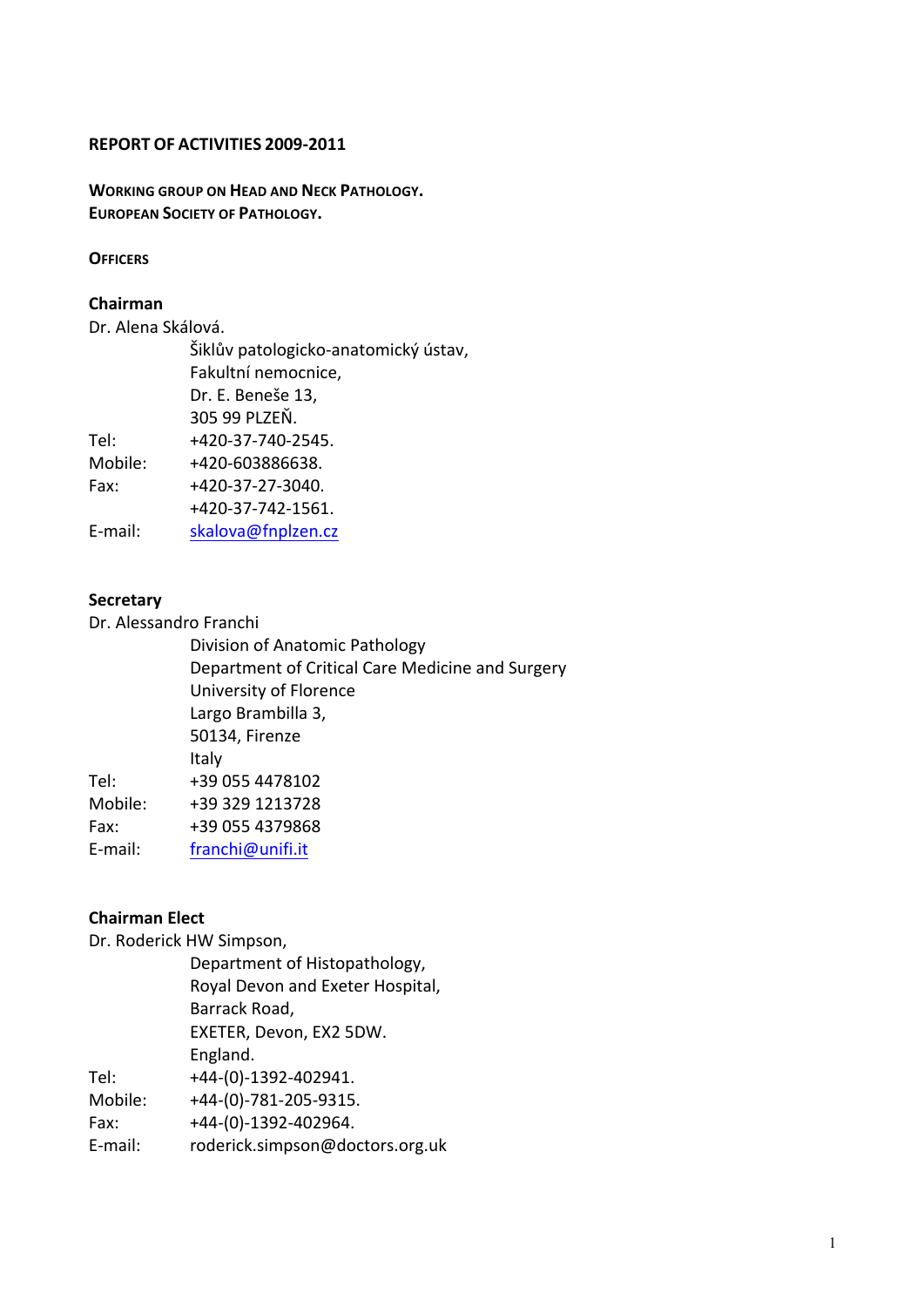## **EUROPEAN SOCIETY OF PATHOLOGY CONGRESSES**

## **22nd European Congress of Pathology, Florence, September 04-09, 2009**

**Symposium: CURRENT TOPICS IN HEAD AND NECK PATHOLOGY - IN MEMORY OF MARIO A. LUNA** Chairpersons: G. Ellis (USA), I.V.V. Leivo (Finland)

AFIP series 4 atlas. Tumours of the salivary glands. What's new? G. Ellis (USA) **Molecular pathology of mucoepidermoid carcinoma** I. Fonseca (Portugal) **Molecular approach to adenoid cystic carcinoma of salivary glands and breast** J.S. Reis-Filho (United Kingdom) Fibrous and myxoid lesions of the maxillofacial bones P. Slootweg (The Netherlands) Human papillomavirus in head and neck cancer J. Ordi (Spain)

**Short Course: CONTROVERSIES IN HEAD AND NECK PATHOLOGY - IN MEMORY OF MARIO A. LUNA Chairpersons: S. El Mofty (USA), T. Helliwell (United Kingdom)** 

**Dilemmas of laryngeal squamous intraepithelial lesions** N. Gale (Slovenia) The value of sentinel lymph node in H&N malignancy M. Hamilton Therkildsen (Denmark) Verrucous carcinoma of the head and neck: a tumour with a long and controversial history A. Cardesa (Spain) How do we report head and neck cancers? Results of a EU questionnaire M.P. Foschini (Italy)

**Slide Seminar: HEAD AND NECK PATHOLOGY - IN MEMORY OF MARIO A. LUNA Chairpersons: S. Di Palma (United Kingdom), A. Franchi (Italy)** 

- L. Alós (Spain) A. Skalova (Czech Republic) N. Zidar (Slovenia) L. Guillou (Switzerland)
- S. Ihrler (Germany)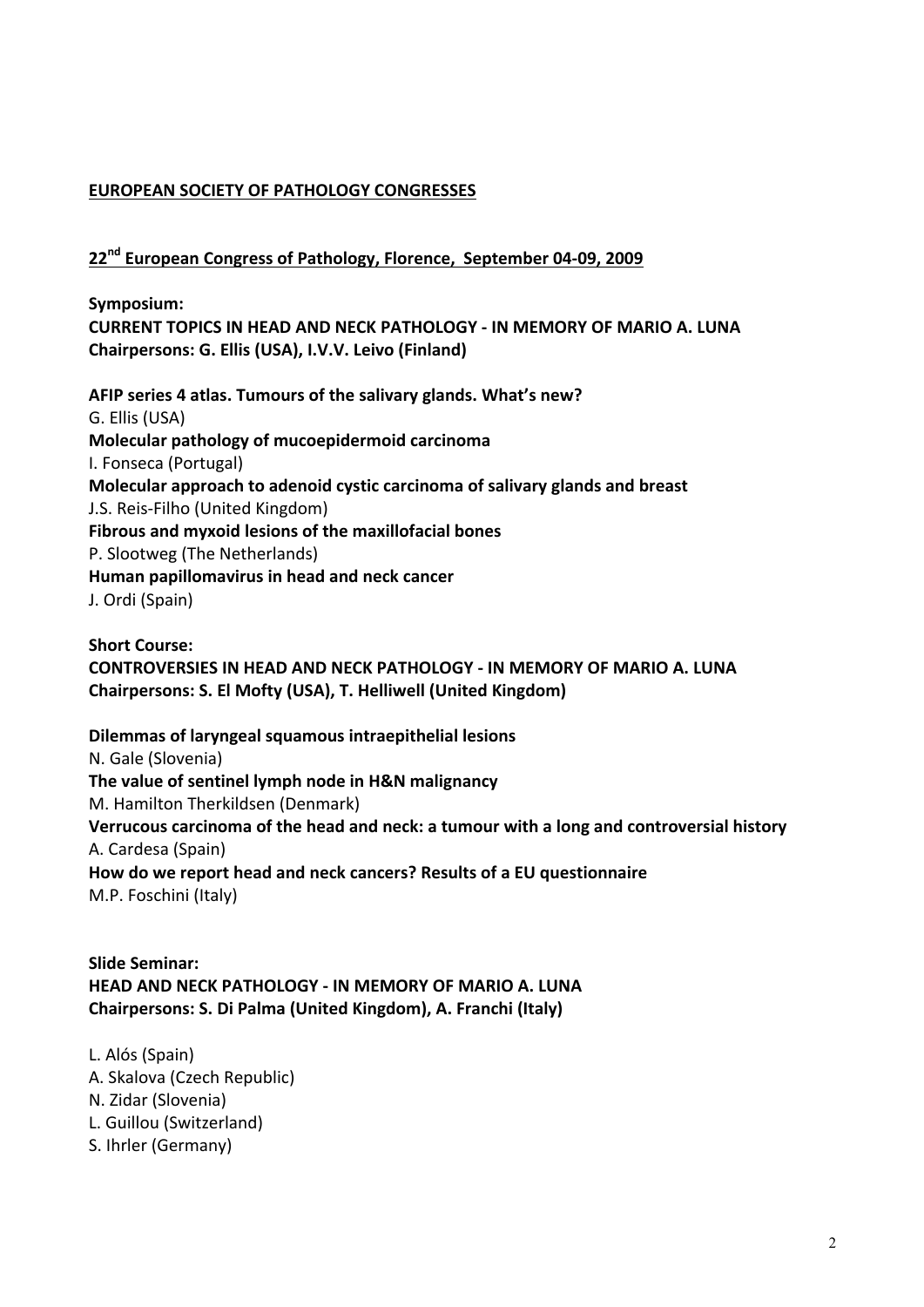R.H.W. Simpson (United Kingdom) E. Maiorano (Italy) E. Odell (United Kingdom) R. Cabrera (Portugal) M. Pfaltz (Switzerland)

**Videomicroscopy Tutorial Session-Meet the Expert in Head & Neck Pathology** Bruce Wenig (USA)

**Business Meeting: Chairpersons** A. Skálová (Czech Republic), S. El-Mofty (USA)

**What have we learned from an 18 year old working group?** S. Di Palma (United Kingdom) Head and neck working group: how to become a new member? M. Hamilton Therkildsen (Denmark) **Planning for new avenues** S. Di Palma (United Kingdom), S. El Mofty (USA)

**15 Free papers, 74 posters**

**Pre- Congress Meeting Head and Neck Pathology September 4, 2009 Florence**

Head and Neck Sentinel Lymph Node Biopsy: Current State of the Art Dr. Philip Sloan, UK

**Most Common Metastases To Head & Neck Sites** 

Dr. Leon Barnes, USA

**Head & Neck Cancer in Young Patients: A Spectrum or Distinct Group** Dr. Mary Toner, Ireland Dr. Esther O'Regan, Ireland

**Head & Neck Lymph Node Examination: The American Experience** Dr. Raja Seethala, USA

**Interactive Sessions With The Audience** Consultant Panel

**Common Head & Neck Cases in Our Consultation Referrals** Dr. Lester D.R. Thompson, USA Dr. Ann Sandison, UK

**What Is New In The New Salivary Gland Fascicle?**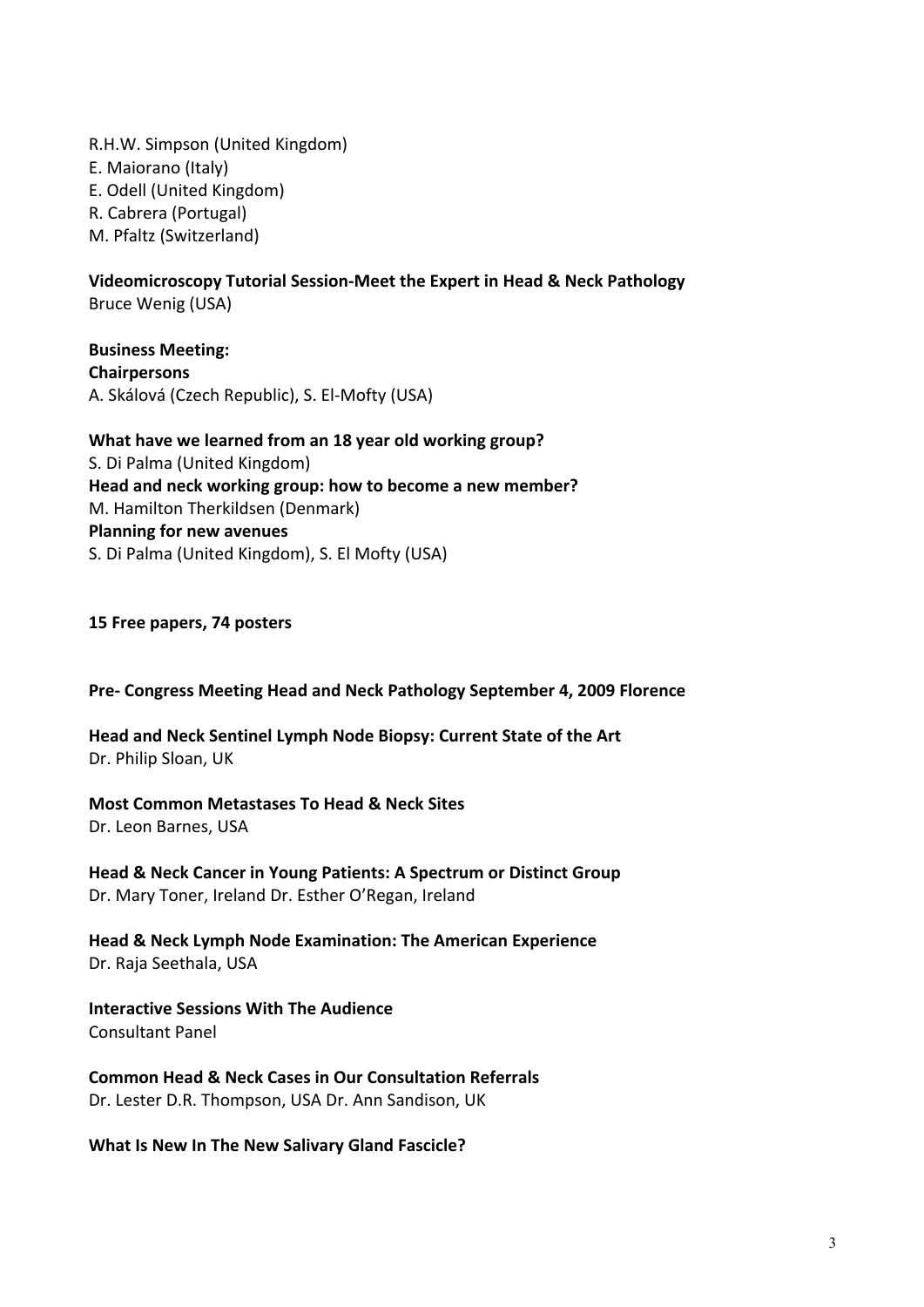Dr. Gary Ellis, USA

**Intercongress Meeting of the European Society of Pathology - 31 August – 3 September 2010 Kraków, Poland**

**Joint meeting of WG of breast pathology and head and neck pathology Chairs: Alena Skálová, Czech Republic, Tibor Tot, Sweden**

Recently described breast-like tumours of the salivary glands Alena Skálová, Czech Republic

The spectrum of salivary gland type tumours of the breast Fattaneh Tavassoli, USA

Update on myoepithelial lesions of salivary glands Roderick H. W. Simpson, United Kingdom

Myoepithelial tumours of the breast Jorge Reis-Filho, United Kingdom

Update on mucoepidermoid carcinoma Isabel Fonseca, Portugal

## **Slide Seminar - Head and Neck Pathology Chairs: Roderick H. W. Simpson, United Kingdom, Józef Kobos, Poland**

Pieter Slootweg, The Netherlands Sulen Sarioglu, Turkey Spomenka Manojlovic, Croatia Marina Vazmitel, Belarus Goran Elmberger, Sweden Alessandro Franchi, Italy Nina Gale, Slovenia Józef Kobos, Poland Alena Skálová, Czech Republic Roderick H. W. Simpson, United Kingdom

## **Working Group Session - Advances in head and neck pathology Chairs: Nina Gale, Slovenia, Tim Helliwell, United Kingdom**

The significance of HPV and HIV infections in sinonasal and laryngeal pathology Lucia Alos, Spain

Desmosomes in subtypes of squamous cell carcinoma of the head and neck Nina Zidar, Slovenia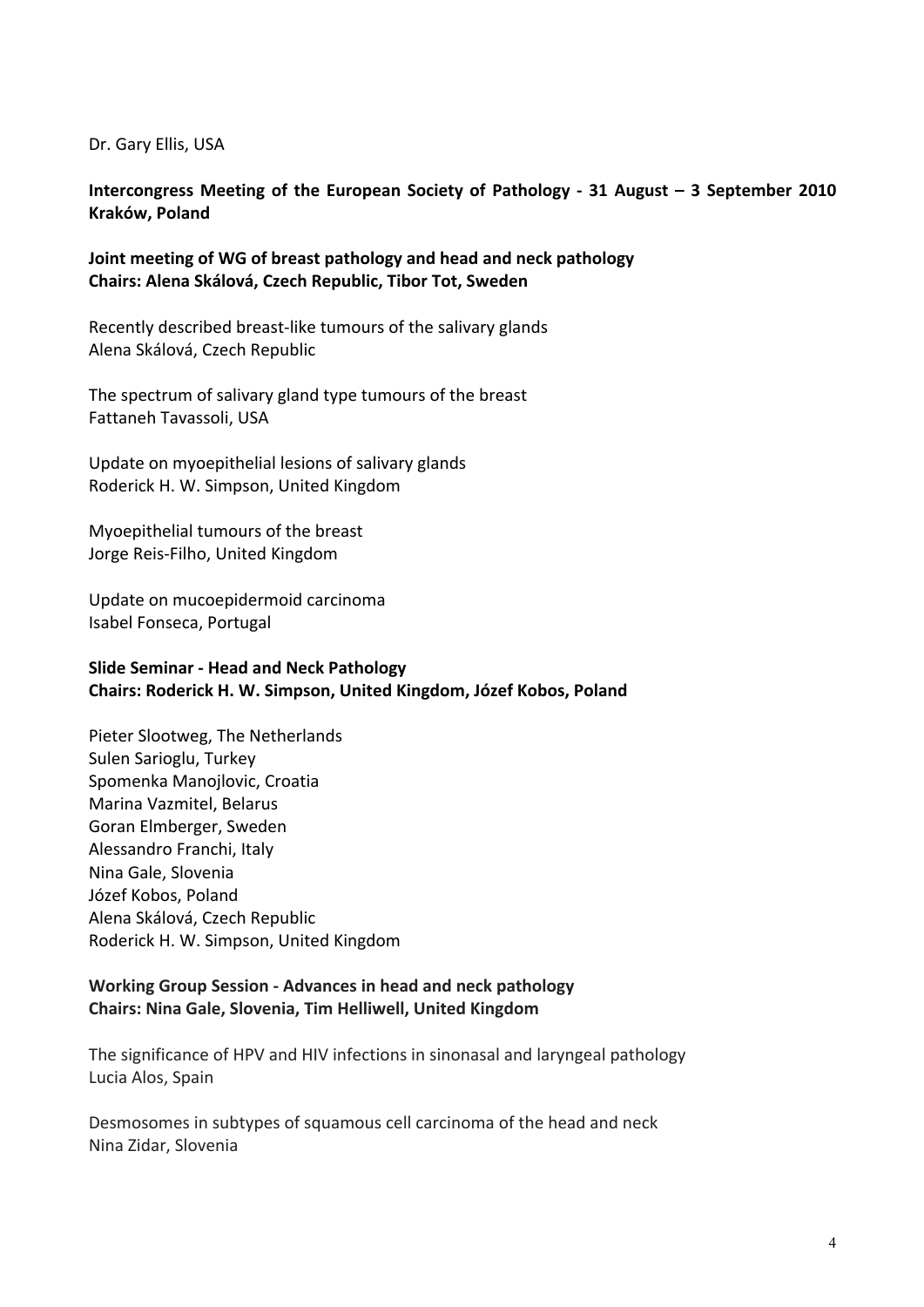Recent advances in sinonasal inflammatory diseases Tim Helliwell, United Kingdom

Classification and diagnosis of sinonasal adenocarcinomas Ilmo Leivo, Finland

**3 oral presentations and 10 posters**

## **XXVIII INTERNATIONAL CONGRESS OF THE INTERNATIONAL ACADEMY OF PATHOLOGY (IAP)**

## **São Paulo, October 10 – 15, 2010**

## **Symposium - New concepts in Salivary Gland Tumours**

Chairperson: RODERICK HW SIMPSON - United Kingdom; Co-Chairperson: ALENA SKALOVA (Czech Republic)

- Problematic Metaplastic Changes in Salivary Gland Tumours

DOUGLAS GNEPP - United States

- Carcinoma ex-pleomorphic adenoma
- VERA CAVALCANTI DE ARAÚJO Brazil
- Acinic cell carcinoma: update and new concepts
- ALENA SKALOVA Czech Republic

- Mucoepidermoid carcinoma, with particular emphasis on grading

MARGARET BRANDWEIN-GENSLER - United States

- "Undifferentiated" carcinomas of the salivary glands

TOSHITAKA NAGAO - Japan

- Salivary duct carcinoma

RODERICK HW SIMPSON - United Kingdom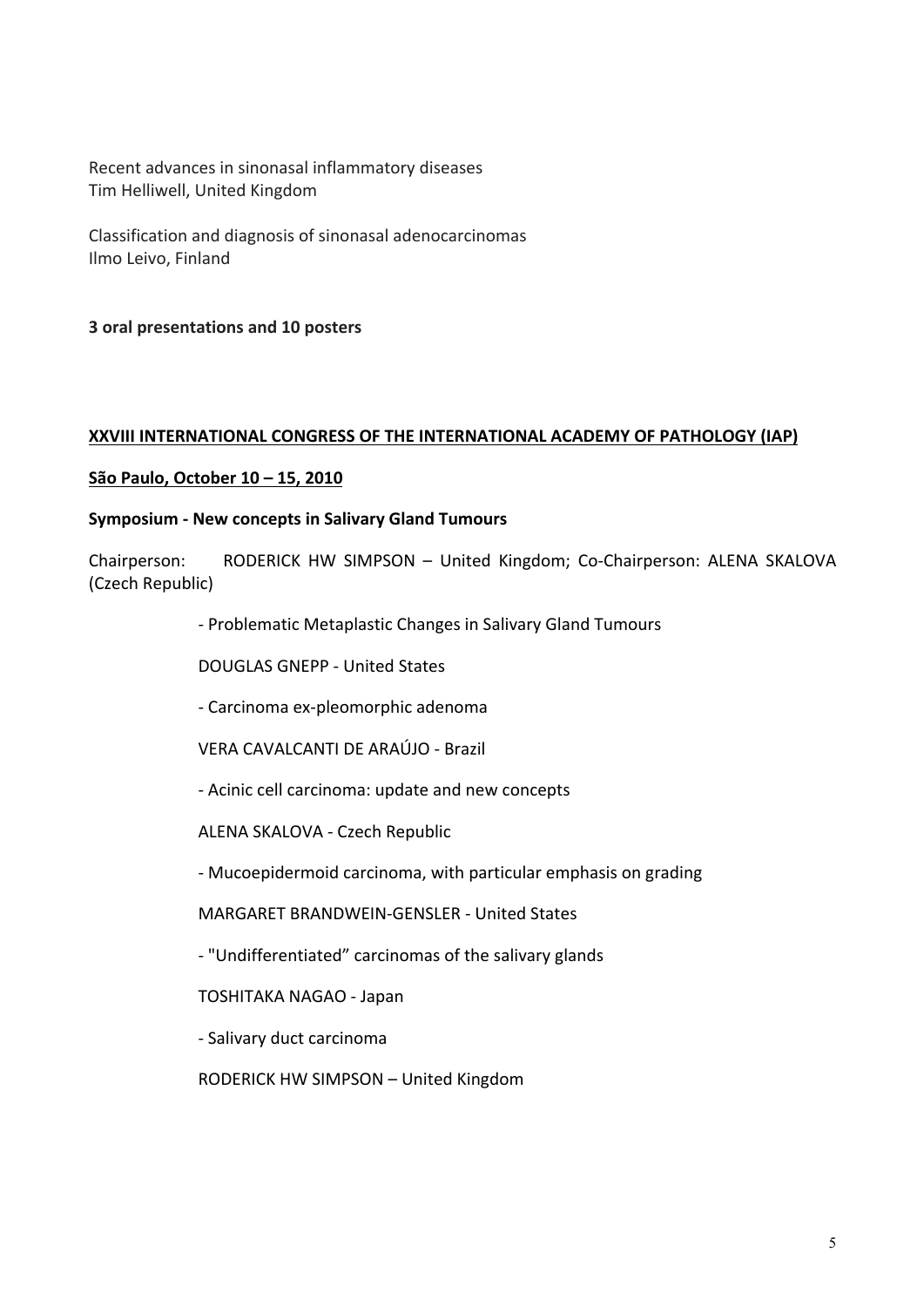#### **Symposium - Updates in Head and Neck Pathology**

Chairperson: SAMIR EL-MOFTY - United States ; Co-Chairperson: ALBINA ALTEMANI - Brazil

- Non-neoplastic tumorous conditions of the tonsil

ALBINA ALTEMANI - Brazil

- Leukoplakia Revisited

SOOK-BIN WOO - United States

- Intestinal Type Adenocarcinoma of the Nose: An epidemiologic study

ILMO LEIVO - Finland

- Selected Head and Neck Lesions of Infectious Etiology

ROMAN CARLOS - Guatemala

- Cribriform Adenocarcinoma of the Tongue: Characterization of a new entity

ALENA SKALOVA - Czech Republic

- HPV-Related Carcinomas of the Upper Aerodigestive Tract: Update and new questions

SAMIR EL-MOFTY - United States

#### **Slide Seminar - Head and Neck Pathology**

- Chairperson: ALENA SKALOVA Czech Republic; Co-Chairperson: ALBINA ALTEMANI Brazil
- Components: ALENA SKALOVA Czech Republic

JOHN K. C. CHAN - Hong Kong

MARIA LETICIA CINTRA - Brazil

ILMO LEIVO - Finland

RODERICK HW SIMPSON - United Kingdom

MICHAL MICHAL - Czech Republic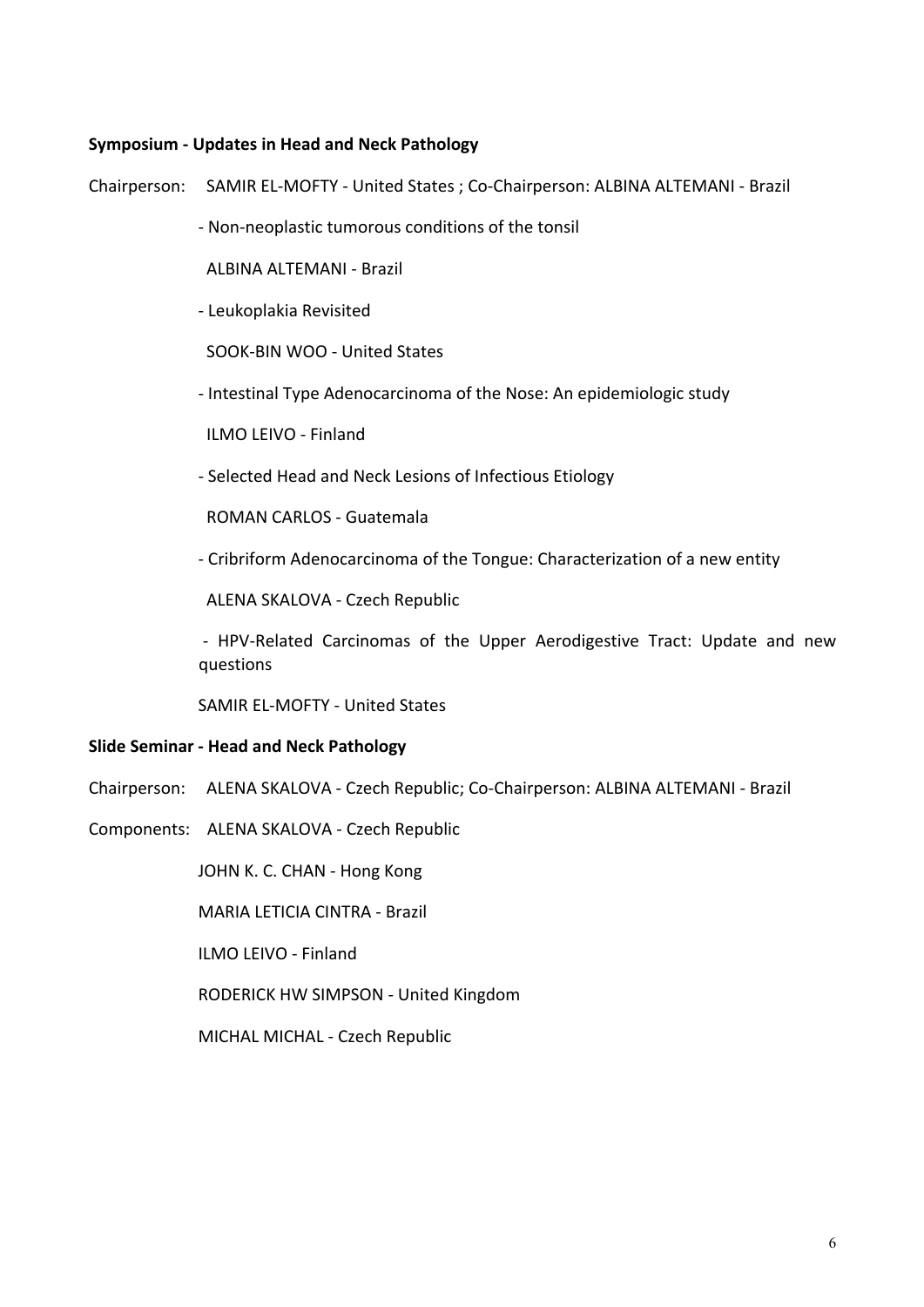# HEAD AND NECK PRESENTATION AND LECTURES NOT DIRECTLY FOR THE ESP (AS RECEIVED BY **THE SECRETARY)**

## **Bloemena** E.

Molecular pathways in oral cancer. Van Hoytemacursus, February 6th 2009,Enschede, Netherlands.

Molecular diagnostics in head and neck cancer. Summercourse, July 1-3, 2009, Amsterdam, Netherlands.

Histopathology of tumors of the minor salivary glands. European Meeting on Oral Diseases, 27-28 August 2009, Amsterdam, Netherlands.

Head and Neck Pathology. 2nd European Head and Neck Course, 14-16 October, 2009, Amsterdam, Netherlands.

Salivary gland cytology and immunohistochemistry. International meeting on salivary gland tumours and other non-squamous tumours, 3-4 December, 2009, Amsterdam, Netherlands

Molecular diagnostics in head and neck cancer. Wintercourse, December 18-20, 2009, Amsterdam, Netherlands.

Molecular diagnostics in head and neck cancer. Molecular Pathology Course, December 1-3, 2010, VUmc, Amsterdam, Netherlands.

Histopathology of oral cancer. European Meeting on Oral Diseases; diagnosis and management, 11-13 May 2011, Amsterdam, Netherlands

Cytology and histopathology of salivary gland tumors. European Meeting on Oral Diseases; diagnosis and management, 11–13 May 2011, Amsterdam, Netherlands

# **Cardesa A**.

Cardesa A. Carcinoma of the head and neck. Update course on pathology. Mutua Madrileña Foundation. Madrid, 30<sup>th</sup> November 2009

Cardesa A. Carcinoma of the oral cavity and oropharynx in the  $21<sup>st</sup>$  century: increasing detection of high risk HPV. Congress of the International Association for Dental Research. Barcelona, July 13<sup>th</sup>, 2010.

Cardesa A. Head and neck cancer in the  $21<sup>st</sup>$  century: the challenging collaboration between the departments of pathology of the universities of Liubliana and Barcelona. 42 J Plečnik Memorial Meeting, Medical Faculty, Liubliana, December 2, 2010.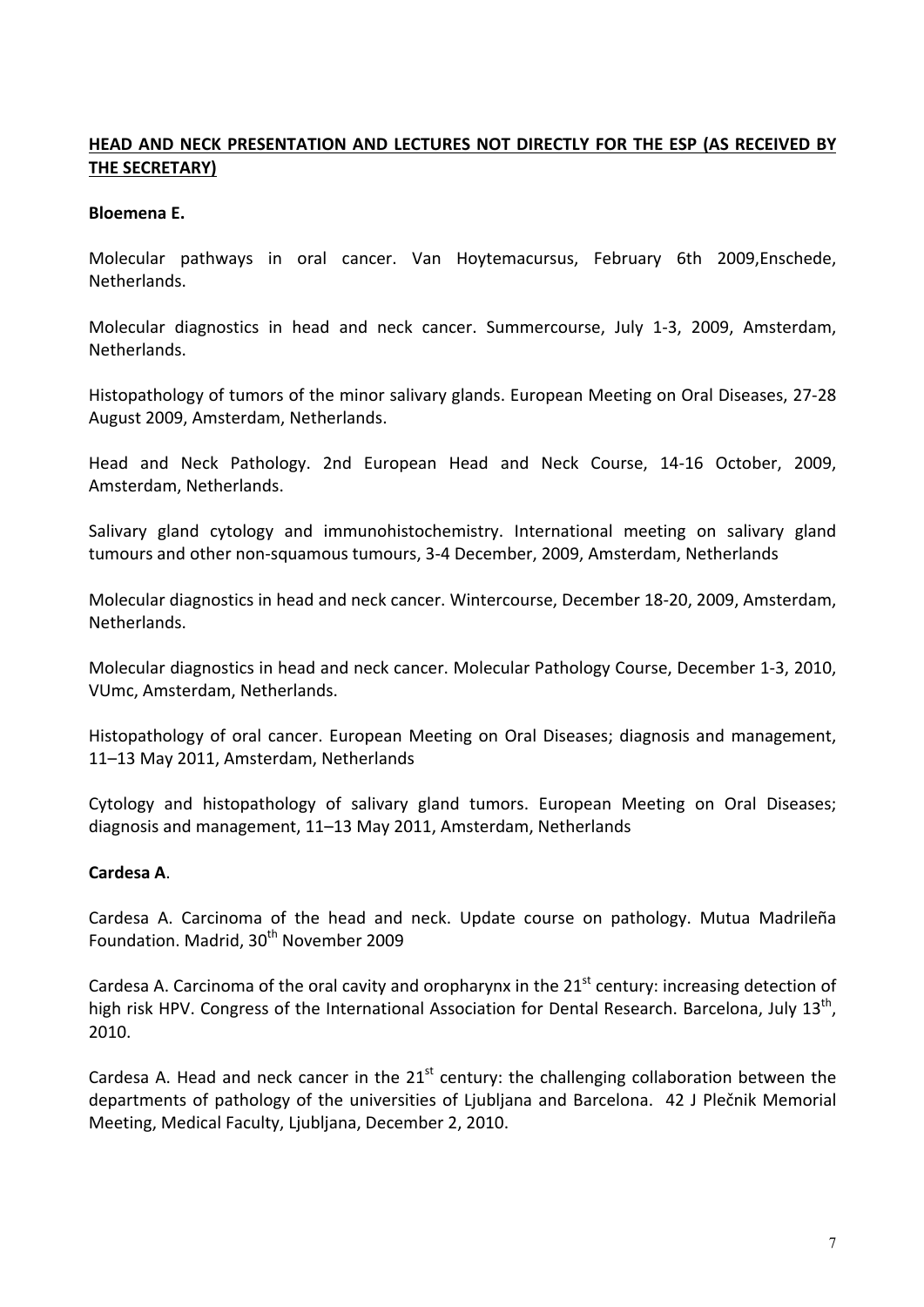# Costes V.

V Costes, B Guerrier. Histopathology exam and parotid surgery. *Congress of French Society of Head and Neck* 05/10/2009, Paris

V Costes. Recommendations of the grading of cancers of the parotid. *Congress of French Society of Head and Neck* 06/10/2009, Paris

V Costes, E Uro-Coste. Latest news of tumor pathology Head and Neck *Pathology days of South West, France* 17/03/2011

V Costes, V Burcia, JL Faillie, R Garrel. Neck restaging with sentinel node biopsy in T1-T2 N0 oral and oropharyngeal cancer. Why and How? *USCAP 2011, San Antonio* Proffered papers 01/03/2011

## **Etit D.**

Etit D, Bayol U, Cumurcu S, Erdogan I, Tan A. Cytology of rhabdomyoma of the tongue. 17th. International Congress of Cytology, Edinburgh, 16-20 Mayıs 2010. Acta Cytologica. The Journal of Clinical Cytology and Cytopathology. Volume 54, Number: 3 (Suppl), p.514, 2010 (P2-114).

## **Franchi A**

Sinonasal high grade malignancies. British Division of the International Academy of Pathology, 103rd Symposium on Head and Neck Pathology, November 26-27th 2010, Royal College of Physicians, London, UK.

Diagnosis of undifferentiated sinonasal tumors. XLI Professor Janez Plesnik Memorial Meeting. December 2-3rd 2010, Liubliana, Slovenia.

## **Helliwell T.**

"Spindle cell neoplasms of the head and neck" to the meeting of the British Division of the International Academy of Pathology, London 26th November 2010.

Invited speaker on "Head and neck cancer staging" at NCIN/UKACR meeting on Best Practice in Recording Cancer Stage. London, 10th June 2011.

## **Ihrler** S.

S. Ihrler. Inflammation und Neoplasien in Speicheldrüsen. Tutorial of the German division of IAP, Bonn, 2009

S. Ihrler. Das orale Plattenepithelkarzinom zwischen Varianten und Simulanten. Jahrestagung, Arbeitsgemeinschaft Dermatologische Histologie, Tübingen, 2010

S. Ihrler, JD. Harrison. Pathogenesis of sialadenosis: Possible role of dysfunctional myoepithelium. British society of oral and maxillofacial pathology (BSOMP), London 2010

JD. Harrison, S. Ihrler, M Rodriguez-Justo. Mikulicz, Küttner, IgG4 Sialadenitis, and eponymy British society of oral and maxillofacial pathology (BSOMP), London 2010

G. Assmann, M. Mollenhauer, K. Sotlar, P. Zengel, T. Kirchner, S. Ihrler. Podoplanin positivity in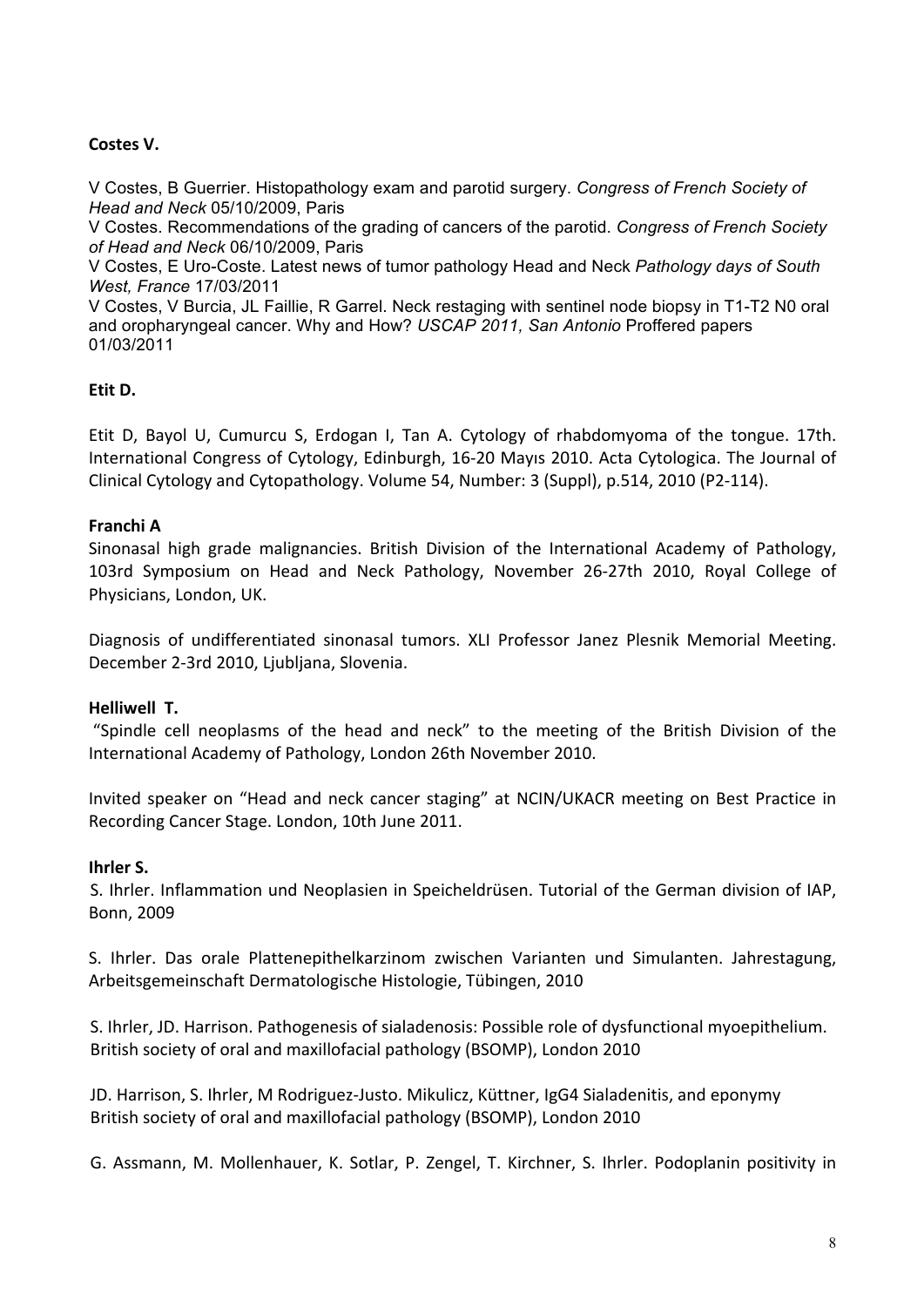HPV-associated carcinomas of tonsils and base of tongue: relevance of a new hypothetical concept of collective tumour cell invasion? Annual meeting of: Deutsche Gesellschaft für Pathologie, Berlin, 2010

S. Ihrler, C. Weiler, A. Vissink, R. Pollard. Placebo-controlled Rituximab treatment in Sjögren's syndrome: histological proof of glandular restoration. Annual meeting of: Deutsche Gesellschaft für Pathologie, Berlin, 2010

## **Simpson R.**

Head and Neck Pathology. FRCPath course, Oxford. Wednesday, 23rd September 2009.

Course and slide seminar on head and neck pathology. Eramus Medical Centre, Rotterdam, Netherlands. Thursday, 11th February 2010.

Salivary Gland Tumours in the new WHO Classification: an Overview. Lecture to Eramus Medical Centre, Rotterdam; Thursday, 11th February 2010.

Head and Neck Pathology. FRCPath course, Oxford: Monday 15th March 2010.

Toronto pathology residents slide seminar, Toronto, Canada; Friday 19th March 2010.

Lecture: "Developments in salivary gland pathology." Department of Pathology Grand Rounds, Toronto, Canada; Fridav 19th March 2010.

Lecture; "Tumours of the Lacrimal and Salivary Glands – an overview." Annual national meeting of the British Association of Ophthalmic Pathologists, Exeter. Friday, 9th April 2010.

Lecture: "Carcinoma of the Salivary Glands: Histopathological Aspects". South West Oncology Study Day, Exeter; Friday, 16th April 2010.

Lecture: "Problematic High Grade Lesions in Histopathology: Head and Neck Pathology". The Royal College of Pathologists, London; Friday, 7th May 2010.

Lecture: "Pathology of salivary glands (Part I)". Course on head and neck pathology, Arab-British School of Pathology, Tunis, Tunisia; Thursday, 3rd June 2010.

Course organiser. Course on head and neck pathology, Arab-British School of Pathology, Tunis, Tunisia; Thursday, 3rd June 2010.

Lecture: "Pathology of salivary glands (Part II)". Course on head and neck pathology, Arab-British School of Pathology, Tunis, Tunisia; Thursday, 3rd June 2010.

Lecture: "Preneoplastic lesions and dysplasia of the larynx". Course on head and neck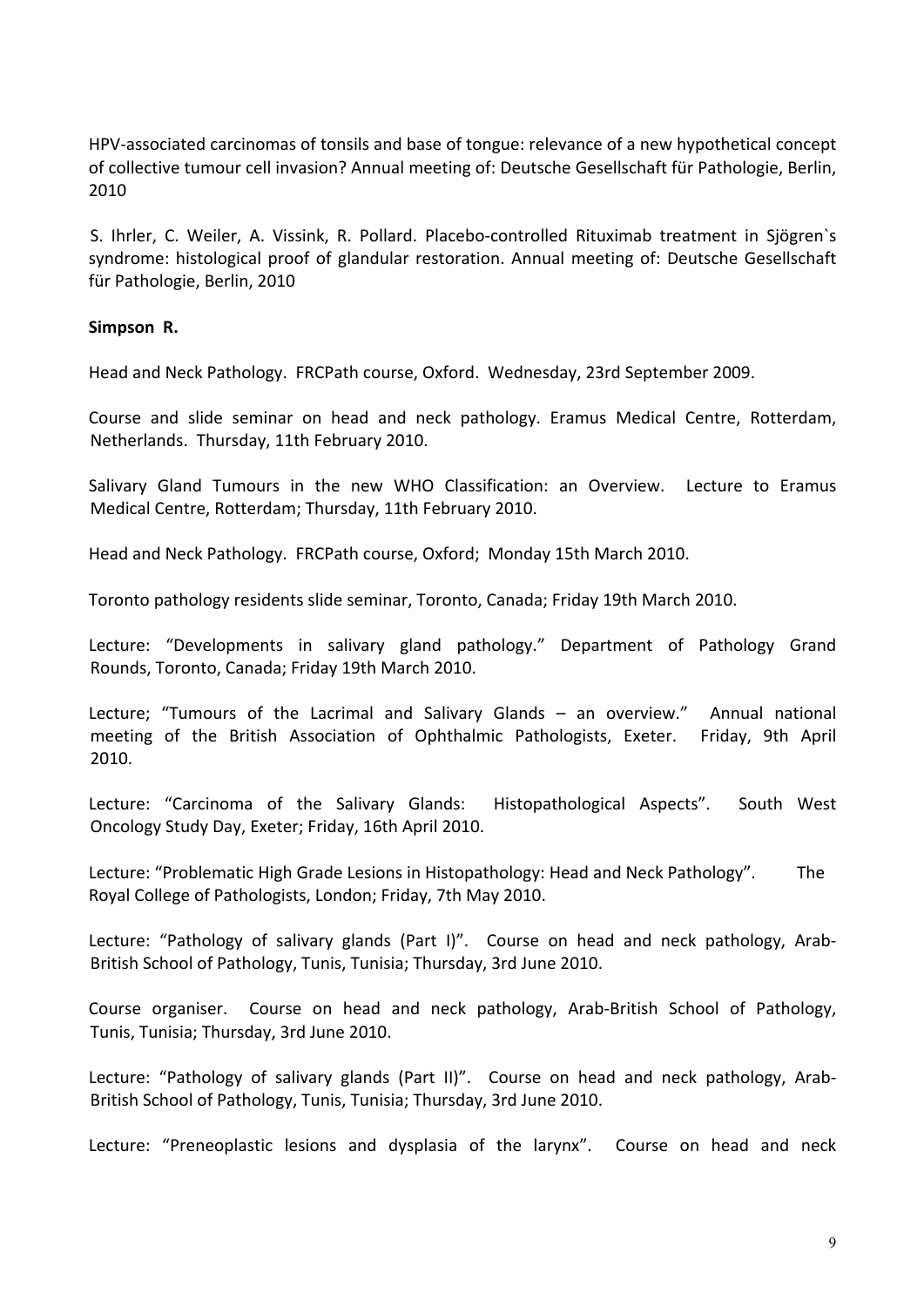pathology, Arab-British School of Pathology, Tunis, Tunisia; Friday, 4th June 2010.

Lecture: "Midline destructive lesions of the nose". Course on head and neck pathology, Arab-British School of Pathology, Tunis, Tunisia; Saturday, 5th June 2010.

Slide seminar cases in several sessions. Course on head and neck pathology, Arab-British School of Pathology, Tunis, Tunisia; Thursday, 3rd to Saturday, 5th June 2010.

Head and Neck Pathology. FRCPath course, Oxford; Thursday,  $16^{th}$  September 2010.

Lecture: "Problematic Low Grade Lesions in Histopathology: Head and Neck Pathology". The Royal College of Pathologists, London: Friday,  $5<sup>th</sup>$  November 2010.

Meeting of the British Division of the International Academy of Pathology on Head and Neck Pathology, London: Friday and Saturday, November  $26-27<sup>th</sup>$  2010. Course organiser and presenter of Slide seminar cases 7, 8.

South West of England Pathology Registrars Slide Seminar: Head and Neck Pathology, Exeter; Wednesday 8<sup>th</sup> December 2010.

Head and Neck Pathology. FRCPath course, Oxford. Thursday, 24<sup>th</sup> March 2011.

Lecture: "Squamous cell carcinoma of the head and neck: morphological variants". European School of Pathology courses in Pathology, Belgrade, Serbia; Friday,  $8<sup>th</sup>$  April 2011.

Lecture: "High grade sinonasal malignancies". European School of Pathology courses in Pathology, Belgrade, Serbia; Friday, 8<sup>th</sup> April 2011.

Lecture: "Salivary gland pathology II" ". European School of Pathology courses in Pathology, Belgrade, Serbia; Friday, 8<sup>th</sup> April 2011.

Three slide seminar cases". European School of Pathology courses in Pathology, Belgrade, Serbia; Friday, 8<sup>th</sup> April 2011.

# Skalova A.

Skálová A. Grading of salivary carcinomas. Meeting of Czech Society of Pathology, Litomyšl 17.-18.4. 2009. in Czech

Skálová A. Slide Seminar: Head and Neck Pathology: sclerosing polycystic adenosis. 13th Congress of the Serbian Association of Pathology and Cytology, Vrsac, May 27-30th, 2009

Skálová A. Histomorphology of pleomorphic adenoma, metastasizing PA and malignant transformation. 13th Congress of the Serbian Association of Pathology and Cytology, Vrsac, May 27-30th, 2009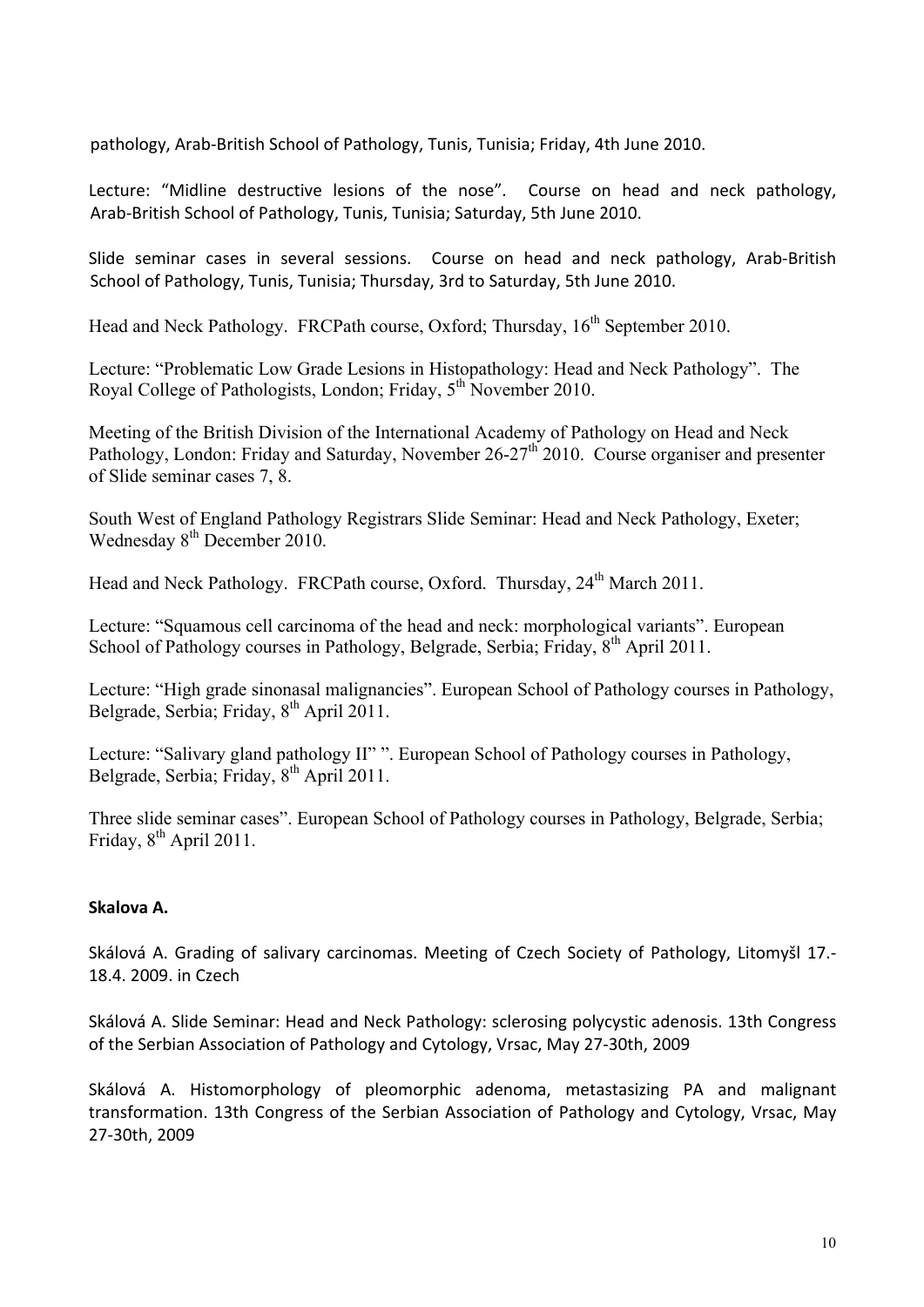Skálová A. Slide Seminar: Head and Neck Pathology. Cribriform adenocarcinoma of the tongue. 13th Congress of the Serbian Association of Pathology and Cytology, Vrsac, May 27-30th, 2009

Skálová A. Slide Seminar: Head and Neck Pathology. Sinonasal tubulopapillary low grade adenocarcinoma. 13th Congress of the Serbian Association of Pathology and Cytology, Vrsac, May 27-30th, 2009

Skálová A. Slide Seminar: Head and Neck Pathology. High grade transformation of acinic cell carcinoma. 13th Congress of the Serbian Association of Pathology and Cytology, Vrsac, May 27-30th, 2009

Skálová A. Slide Seminar: Head and Neck Pathology. Secretory carcinoma of salivary glands, mammary type. 13th Congress of the Serbian Association of Pathology and Cytology, Vrsac, May 27-30th, 2009

Skalova A. Mammary analogue secretory carcinoma of salivary glands, containing ETV6-NTRK3 fusion gene. Hitherto undescribed salivary gland entity. 99th Annual Meeting USCAP, Washington, DC, March 20-26th, 2010

Skálová A. Membranous basal cell adenocarcinoma of nasal cavity. Slide Seminar SD IAP, 11.-12.6. 2010, Senec Slovakia- in Czech

Skálová A. Rosai-Dorfmann disease of submandibular gland. Slide Seminar SD IAP, 11.-12.6. 2010, Senec Slovakia- in Czech

Skalova A. Salivary Glands, recent developments 2. Meeting of British Division of IAP, London 26-27. 11. 2010

Skalova A. Cribriform Adenocarcinoma of the Tongue: Characterization of a new entity. 100th Annual Meeting of USCAP, Feb 26-March 4th, 2011, San Antonio, TX.

Skalova A. Benign sinonasal tumor-like lesions and neoplasms. EscoP Courses in Pathology, EscoP Belgrade, 7-9th April 2011, Serbia.

Skalova A.New entities and recent developments in salivary gland pathology. EscoP Courses in Pathology, EscoP Belgrade, 7-9th April 2011, Serbia.

Skalova A. Slide Seminar Head and Neck Pathology: Case 1: Rosai-Dorfmann disease primary in submandibular gland. EscoP Courses in Pathology, EscoP Belgrade, 7-9th April 2011, Serbia.

Skalova A. Slide Seminar Head and Neck Pathology: Case 2: Mammary analogue salivary gland secretory carcinoma. EscoP Courses in Pathology, EscoP Belgrade, 7-9th April 2011, Serbia.

Skalova A. Slide Seminar Head and Neck Pathology: Case 3 Cribriform adenocarcinoma of tongue. EscoP Courses in Pathology, EscoP Belgrade, 7-9th April 2011, Serbia.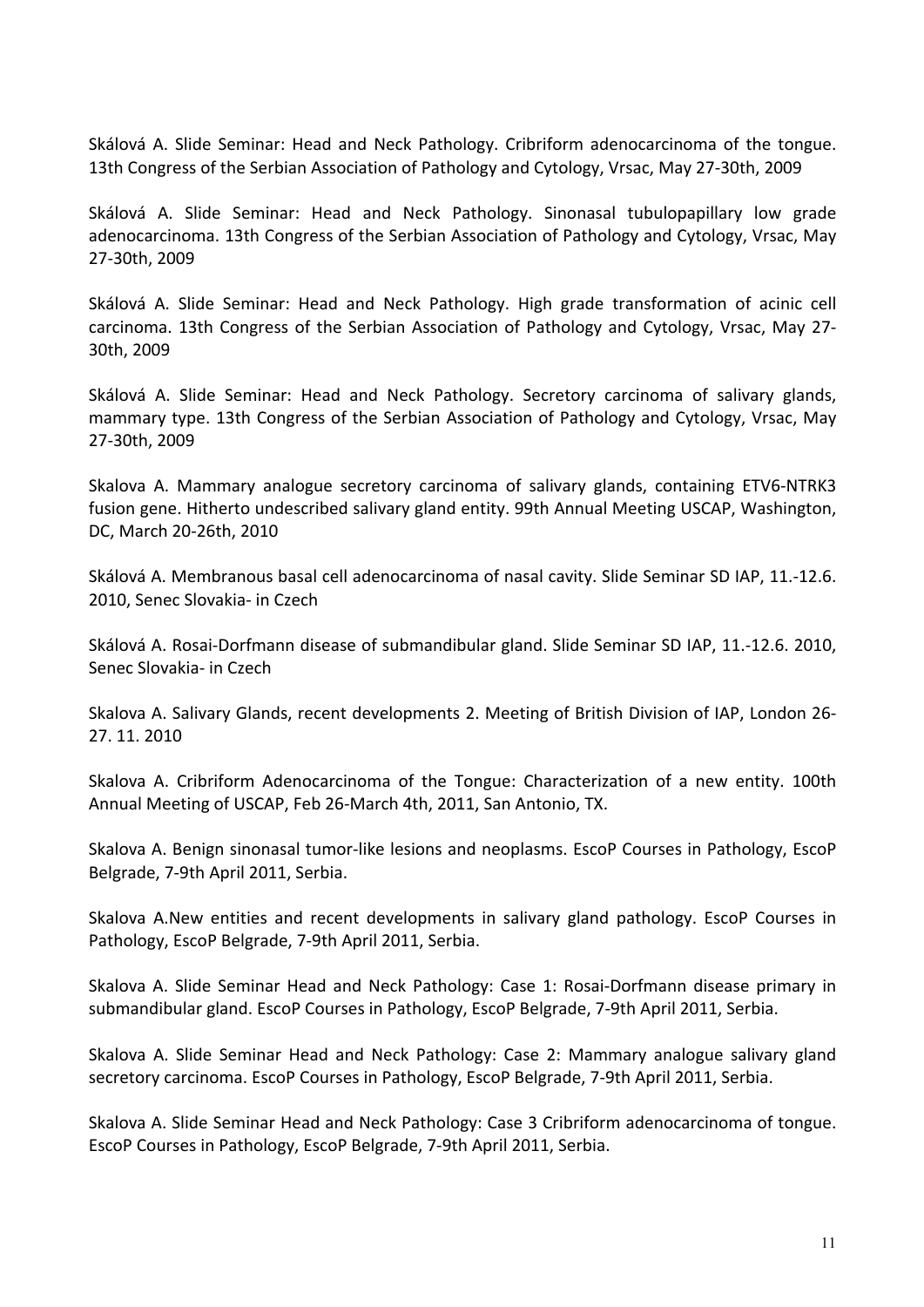Skalova A. Slide Seminar Head and Neck Pathology: Case 7: Metastases of clear cell renal carcinoma into the recurrent pleomorphic adenoma of parotid gland. EscoP Courses in Pathology, EscoP Belgrade, 7-9th April 2011, Serbia.

Skalova A. Slide Seminar Head and Neck Pathology: Case 8: Salivary duct carcinoma, oncocytic variant. EscoP Courses in Pathology, EscoP Belgrade, 7-9th April 2011, Serbia.

Skalova A. Benign sinonasal neoplasms and tumor-like lesions. Slide Seminar SD IAP, 10-11.6. 2011, Senec, Slovakia – in Czech

Skalova A. New entities in salivary gland pathology. Slide Seminar SD IAP, 11.-12.6. 2010, Senec Slovakia- in Czech 

# **Therkildsen MH**

Sebbesen L, Bilde A, Therkildsen MH, Mortensen J, Specht L, von Buchwald C.Implementation of Sentinel Node Biopsy in the treatment of oral cavity squamous cell carcinomas- Initial experience. 2nd World Conference on Oral Oncology, Toronto July 2009

Christensen A, Bilde A, Therkildsen MH, Charabi B, Kirkegaard J, Specht L, von Buchwald C. The presence of occult metastases in non-sentinel lymph node in oral squamous cell carcinoma. 2nd World Conference on Oral Oncology, Toronto July 2009

## **Volavšek M.**

Volavšek M, Kloboves-Prevodnik V. Extranodal peripheral cytotoxic T-cell lymphoma, NK-like, presenting as ulceronectrotic gingivitis. A case report. Book of abstracts. XVth Meeting of the European Association for Haematopathology. Uppsala, Sweden, September 25-30, 2010, LS126: 101-2.

Volavšek M. IL-6 (IL-6) in squamous cell carcinoma of the head and neck. XLI th Professor Janez Plečnik Memorial Meeting with International Symposium. 2010 Ljubljana, 2010 december 2-3; Ljubljana. Ljubljana, Institute of Pathology, Faculty of Medicine, 2010.

Grošelj A, Župevc A, Volavšek M. EGFR expression in malignant parotid gland tumors. Advances in Pathology. XLI th Professor Janez Plečnik Memorial Meeting with International Symposium. 2010 Ljubljana, 2010 december 2-3; Ljubljana. Ljubljana, Institute of Pathology, Faculty of Medicine, 2010. 

# **BOOKS OR BOOK CHAPTERS WRITTEN SINCE JUNE 1ST 2009.**

Cardesa A, Mentzel Th, Rudolph P, Slootweg PJ eds. Pathology: Head and Neck, Soft Tissue, Skin. G Klöppel, HH Kreipe, W Remmele (series eds.). Founded by W Remmele,  $3<sup>th</sup>$  ed. Berlin, Springer. 2009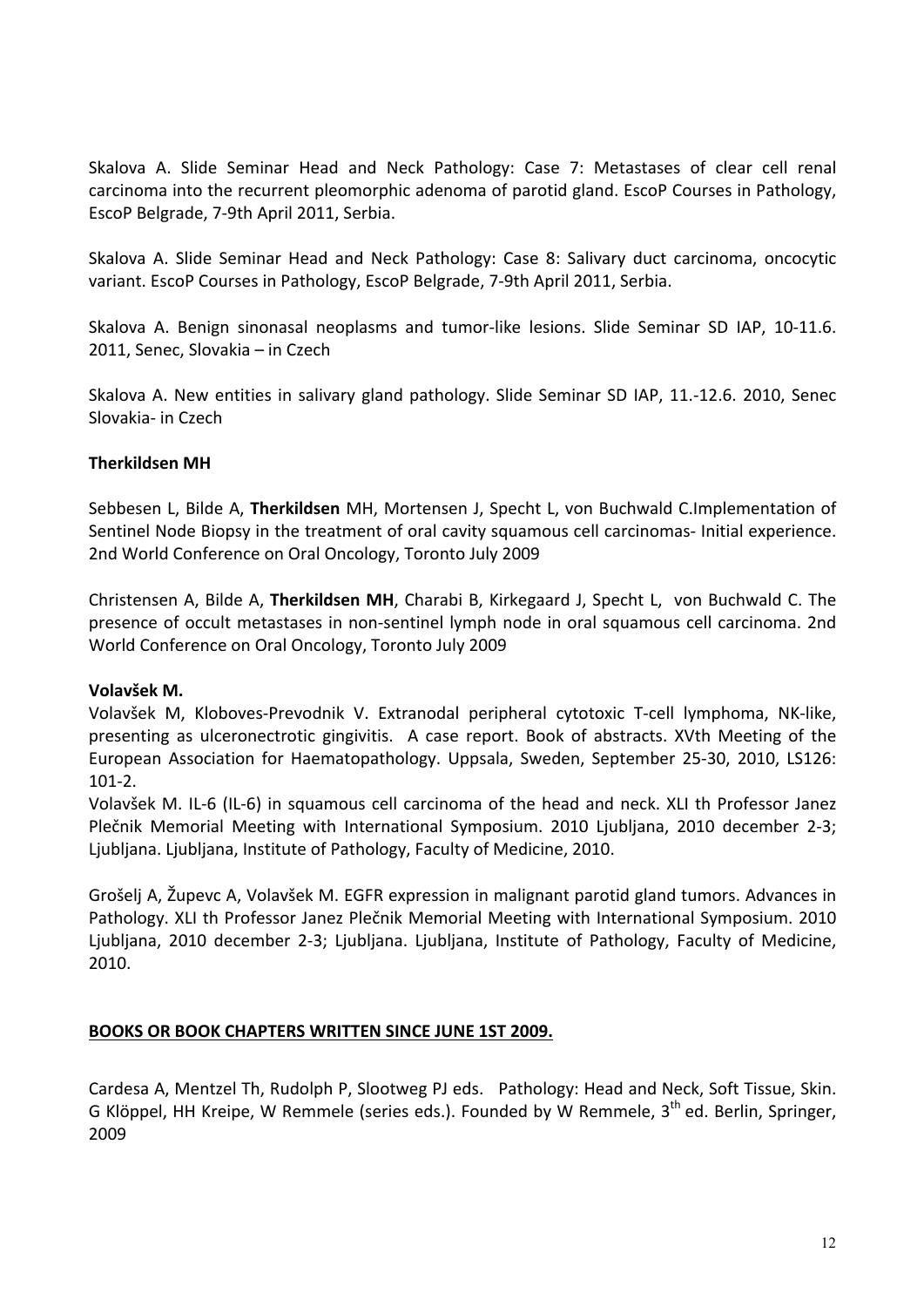Cardesa A, Alos L, Franchi A. Nasal Cavity and Paranasal Sinuses. Chapter 2, In: Cardesa A, Mentzel T, Rudolph P, Slootweg PJ (Volume eds.) Pathology: Head and Neck, Soft Tissue, Skin. G Klöppel, HH Kreipe, W Remmele (series eds.). Founded by W Remmele,  $3<sup>th</sup>$  ed, 47-85, Springer 2009

Gale N, Cardesa A, Zidar N. Larynx and Hypopharynx. Chapter 7. In: In: Cardesa A, Mentzel T, Rudolph P, Slootweg PJ (Volume eds.) Pathology: Head and Neck, Soft Tissue, Skin. G Klöppel, HH Kreipe, W Remmele (series eds.). Founded by W Remmele,  $3<sup>th</sup>$  ed, 237-282, Springer 2009

Di Palma S, Simpson RHW, Skálová A, Leivo I. Grosse und kleine Speicheldrusen ss. 159-206. Pathologie. Ed. G.Kloppel, H.H. Kreipe, W. Remmele. 3th ed. Kopf-Hals-Region, Weichgewebstumoren, Haut. Ed. A. Cardesa, Th. Mentzel, P. Rudolf, PJ. Slootweg. Springer Verlag Berlin Heidelberg, 2009.

Gnepp DR, Henley JD, Simpson RHW, Eveson JW. Salivary gland (major and minor) and lacrimal gland. Chapter 6 in: Gnepp DR, ed. Diagnostic Surgical Pathology of the Head and Neck, 2nd edn. WB Saunders, Philadelphia 2009: 413-562.

## **SCIENTIFIC PAPERS PUBLISHED SINCE JANUARY 1ST 2009 ON HEAD AND NECK PATHOLOGY**

Alos L, Moyano S, Nadal A, Alobid I, Blanch JL, Ayala E, Lloveras B, Quint W, Cardesa A, Ordi J. Human papillomaviruses are identified in a subgroup of sinonasal squamous cell carcinomas with favorable outcome. Cancer 2009; 115:2701-9.

Grau JJ, Caballero M, Campayo M, Jansa S, Vargas M, Alos L, Monzo M. Gene single nucleotide polymorphism accumulation improves survival in advanced head and neck cancer patients treated with weekly paclitaxel. Laryngoscope 2009; 119:1484-90.

Moyano S, Ordi J, Caballero M, Garcia F, Diaz A, de Sanjose S, Cardesa A, Alos L. Laryngeal squamous cell carcinoma in HIV-positive patients: lack of association with HPV infection. HIV Med 2009; 10:634-9.

Lujan B, Hakim S, Moyano S, Caballero M, Diaz A, Valera A, Carrera M, Cardesa A, Alos L. Activation of the EGFR/ERK pathway in high-grade mucoepidermoid carcinomas. Br J Cancer 2010; 103:510-516.

Mc Lemore MS, Haigentz M, Smith RV, Nuovo GJ, Alos L, Cardesa A, Brandwein-Gensler M. Head and neck squamous cell carcinomas in HIV-positive patients: a preliminary investigation of viral associations. Head and Neck Pathol 2010; 4: 97-105.

Yavirevich E, Sabo E, Klorin G, Alos L, Cardesa A, Ellis GL, Shumway BS, Gnepp DR. Primary mucinproducing tumours of the salivary glands: a clinicopathological and morphometric study. Histopathology 2010; 57:395-409.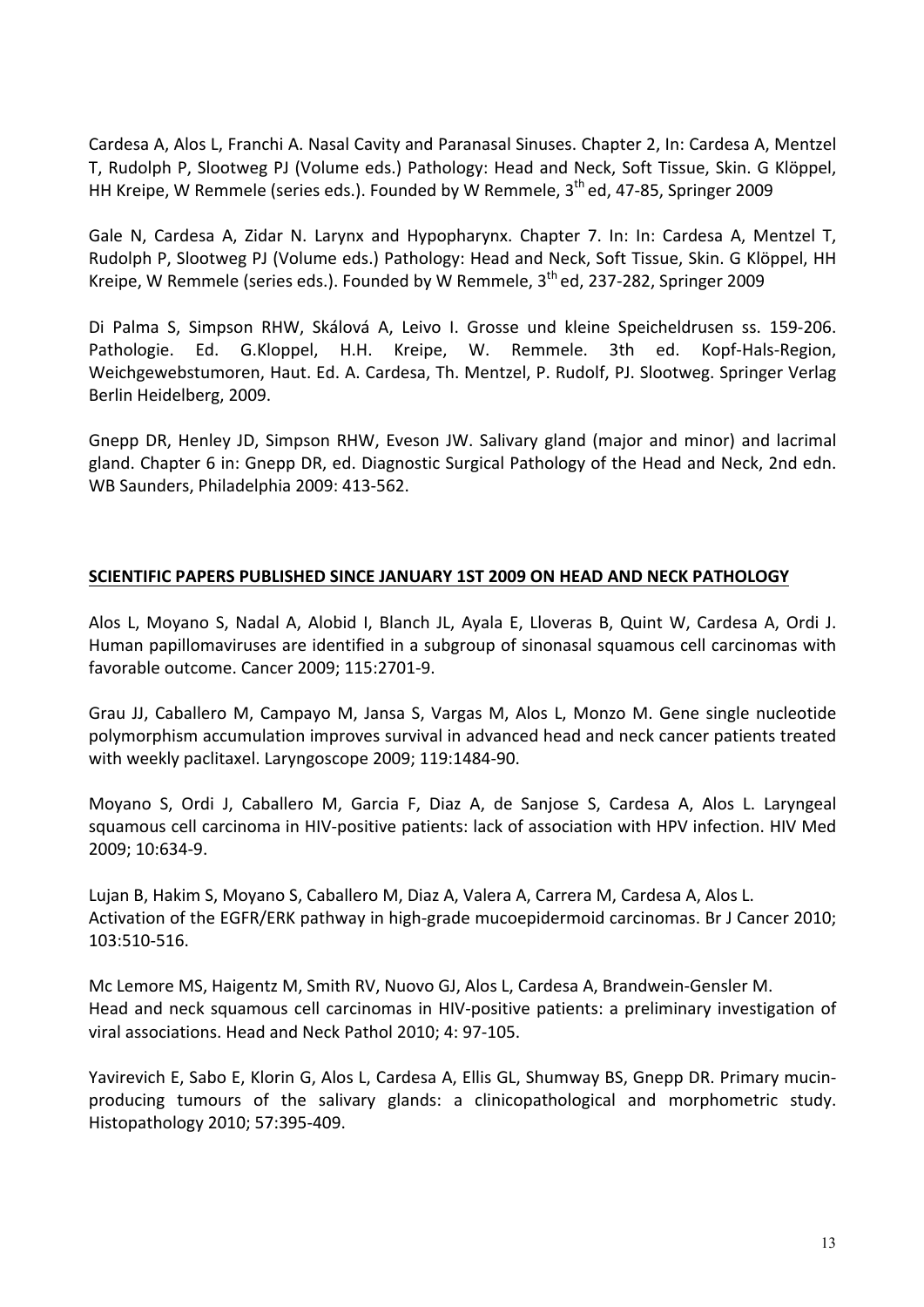Cardesa A, Zidar N, Alos L, Nadal A, Gale N, Kloppel G. The Kaiser's cancer revisited: was Virchow totally wrong? Virchows Archiv 2011: 458; 649-57.

Gale N, Michaels L, Luzar B, Poljak M, Zidar N, Fishinger J, Cardesa A. Current review on squamous intraepithelial lesions of the larynx. Histopathology 2009: 54: 639-656.

Kojc N, Zidar N, Gale N, Poljak M, Komlos KF, Cardesa A, Höfler H, Becker K-F. Transcription factors Snail, Slug, Twist and SIP1 in spindle cell carcinoma of the head and neck. Virchows Arch 2009; 454: 549-555.

Cardesa A, Nadal A, Alos L. Head and neck cancer in the  $21<sup>st</sup>$  century: the challenging collaboration between the departments of pathology of the universities of Ljubljana and Barcelona. Advances in Pathology.  $42^{nd}$  J Plečnik Memorial Meeting, Medical Faculty, Ljubljana, 2010 pp 1 – 13.

Zidar N, Boštjančič E, Gale N, Kojc N, Poljak M, Glavač D, Cardesa A. Downregulation of microRNAs of the miR-200 family and miR-205, and an altered expression of classical and desmosomal cadherins in spindle cell carcinoma of the head and neck – hallmark of epithelial-mesenchymal transition. Human Pathol 2011; 42:482-488.

Conde L, Moyano S, Vilaseca I, Moragas M, Cardesa A, Nadal A. Microsatellite inestabillity : does it play a role in young laryngeal carcinoma patients?. AQCH 2011; in Press Franchi A, Palomba A, Cardesa A. Current diagnostic strategies for undifferentiated tumours of the nasal cavities and paranasal sinuses. Histopathology 2011. In Press.

A. Franchi, I. Sardi, V. Cetica, A.M. Buccoliero, F. Giordano, F. Mussa, L. Genitori, G. Oliveri, C. Miracco. Pediatric sinonasal neuroendocrine carcinoma following treatment for retinoblastoma. Human Pathology, 2009; 40:750-755.

A. Franchi, C. Fondi, M. Paglierani, M. Pepi, O. Gallo, M. Santucci. Epidermal growth factor receptor expression and gene copy number in sinonasal intestinal type adenocarcinoma. Oral Oncology, 2009;45:835-8. 

J. Panelos, O. Gallo, I. Scala, A. Franchi. Neoplasm with perivascular epithelioid cell differentiation (PEComa) of the nasal septum. Otolaryngology Head and Neck Surgery, 2009; 141:543-544.

Deganello A, Franchi A, Sardi I, Pignataro L, Leemans CR, Gallo O. Genetic alterations between primary head and neck squamous cell carcinoma and recurrence after radiotherapy: recurrence, genetically related cancer, or second primary? Cancer 2010;116:1291-1297.

Palomba A, Gallo O, Brahimi A, Franchi A. Evaluation of lymphangiogenesis in premalignant conditions of the head and neck mucosa. Head Neck. 2010;32:1681-5.

Franchi A, Miligi L, Palomba A, Giovannetti L, Santucci M. Sinonasal carcinomas: Recent advances in molecular and phenotypic characterization and their clinical implications. Crit Rev Oncol Hematol. 2011;79:265–277

Deganello A, Meccariello G, Busoni M, Franchi A, Gallo O. First bite syndrome as presenting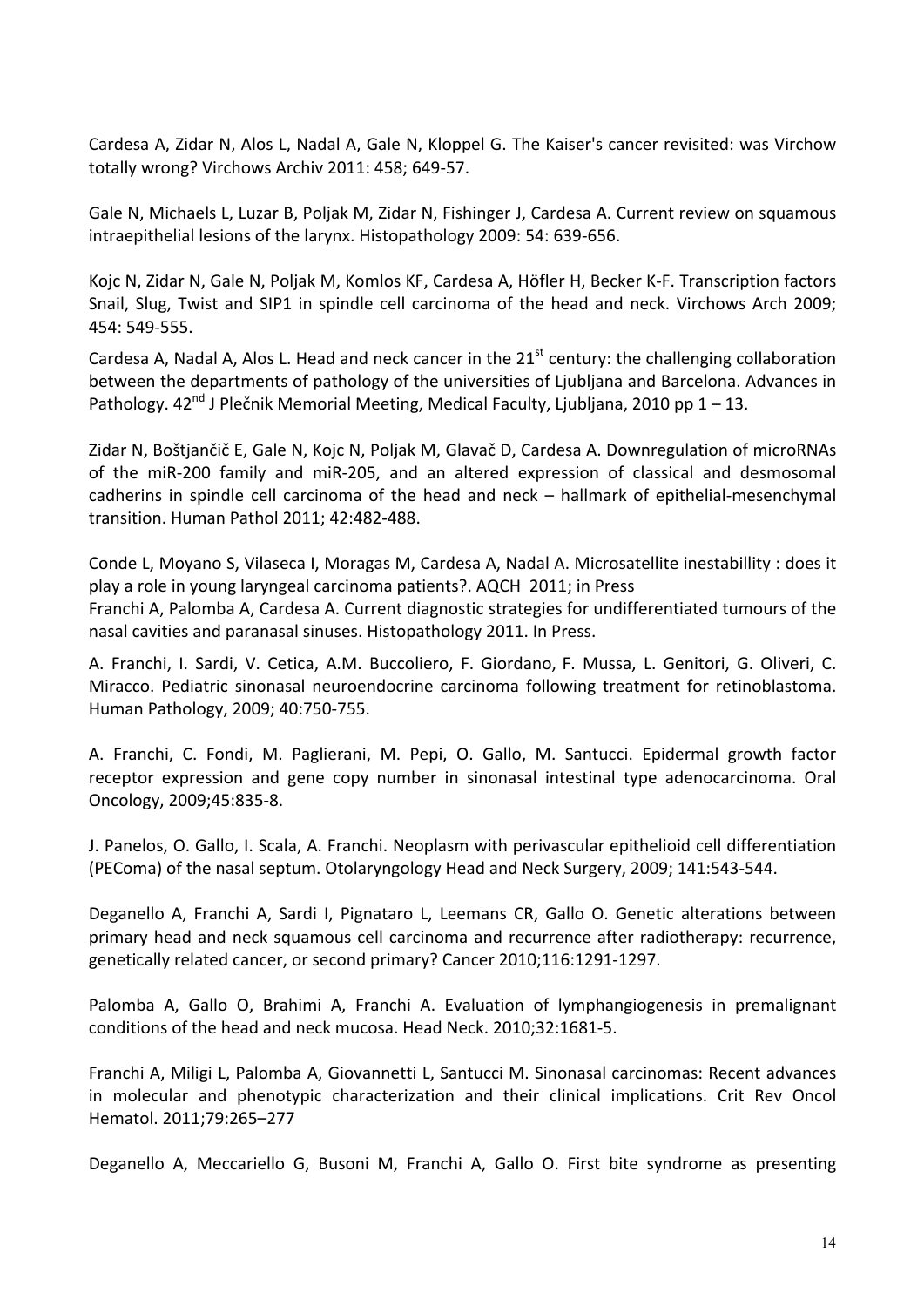symptom of parapharyngeal adenoid cystic carcinoma. J Laryngol Otol. 2011;125:428-31.

Franchi A, Palomba A, Fondi C, Miligi L, Paglierani M, Pepi M, Santucci M. Immunohistochemical investigation of tumorigenic pathways in sinonasal intestinal-type adenocarcinoma. A tissue microarray analysis of 62 cases. Histopathology. 2011 Jun 13.

Boyraz E, Erdoğan N, Boyraz I, Kazıkdaş C, Etit D, Uluc E. The importance of computed tomography examination of temporal bone in detecting tympanosclerosis. Kulak Burun Bogaz Ihtis Derg. 19(6):294-8, 2009. PMID: 20030597.

Öztürkcan S, Ekber A, Dündar R, Gülüstan F, Etit D, Katılmış H. Intradermal nevus of the external auditory canal: a case report. Int. Adv. Otol. 5(3):401-403, 2009.

Etit D, Ekinci N, Onal K, Evcim G. Papillary Cystadenocarcinoma Originating From A Minor Salivary Gland With Lymph Node Metastases. ENT Journal. Feb 13 2009.

Etit D, Ekinci N, Tan A, Altinel D, Dag F. An analysis of salivary gland neoplasms: A single instutition experience in Turkey in 12 years. ENT Journal. Sep 30 2009

Etit D, Uyaroglu MA, Erdogan N. Mixed odontogenic tumor: ameloblastoma and calcifying epithelial odontogenic tumor. Indian J Pathol Microbiol. 53(1):122-4, 2010. PMID: 20090240 A6.

Etit D, Tan A, Bayol Ü, Altınel D, Cumurcu S, Çukurova İ. Oncocytic carcinoma ex pleomorphic adenoma. Head and Neck Pathol. 4(1):49-52, 2010. PMID: 20237989. DOI: 10.1007/s12105-009-0156-8.

Sarıoğlu S, Bakır K, Cakalağaoğlu F, Etit D, Uğuz A, Kurt A, Köybaşıoğlu F, Günhan Ö, Han Ü, Saraydaroğlu Ö, Olgaç V, Seçkin S, Kulaçoğlu S. Malignant tumors of the head and neck: Current advances. Turkiye Klinikleri J Med Oncol-Special Topics. 3(1): 7-14, 2010.

Sarioglu S, Cakalagaoglu F, Elagoz S, Ersoy U, Etit D, Hucumenoglu S, Karaman I, Koybasioglu F, Kulacoglu S, Paker IO, Ozbilim G, Ozluk Y, Pabuccuoglu U, Ruacan A, Seckin S, Uguz A, Saraydaroglu O, Veral A, Yilmazbayhan D, Ellidokuz H. Inter-observer agreement in laryngeal pre-neoplastic lesions. Head Neck Pathol. Sep 21 2010. [Epub ahead of print] PMID: 20857246.

Etit D, Yardim Gunay B, Arslanoglu S, Bayol U, Cukurova I, Ozturkcan S, Korkmaz Sen N. Tumorassociated tissue eosinophilia as a prognostic factor in squamous cell carcinoma of the larynx. Indian Journal of Otolaryngology and Head & Neck Surgery. Accepted

Etit D, Altinel D, Bayol U, Tan A, Cumurcu S. Sarcomatoid carcinoma of the upper aerodigestive tract: An immunohistochemical analysis demonstrating latent Ebstein-Barr virus in a subset of eight cases. Indian Journal of Pathology. 53(4):162-168, 2010. DOI: 10.4103/0377-4929.70969.

Altınel D, Etit D, Tan A, Bayol Ü, Bulut V, Gökçöl Erdoğan I, Beyhan R, Yalçın Y. Metastatic renal cell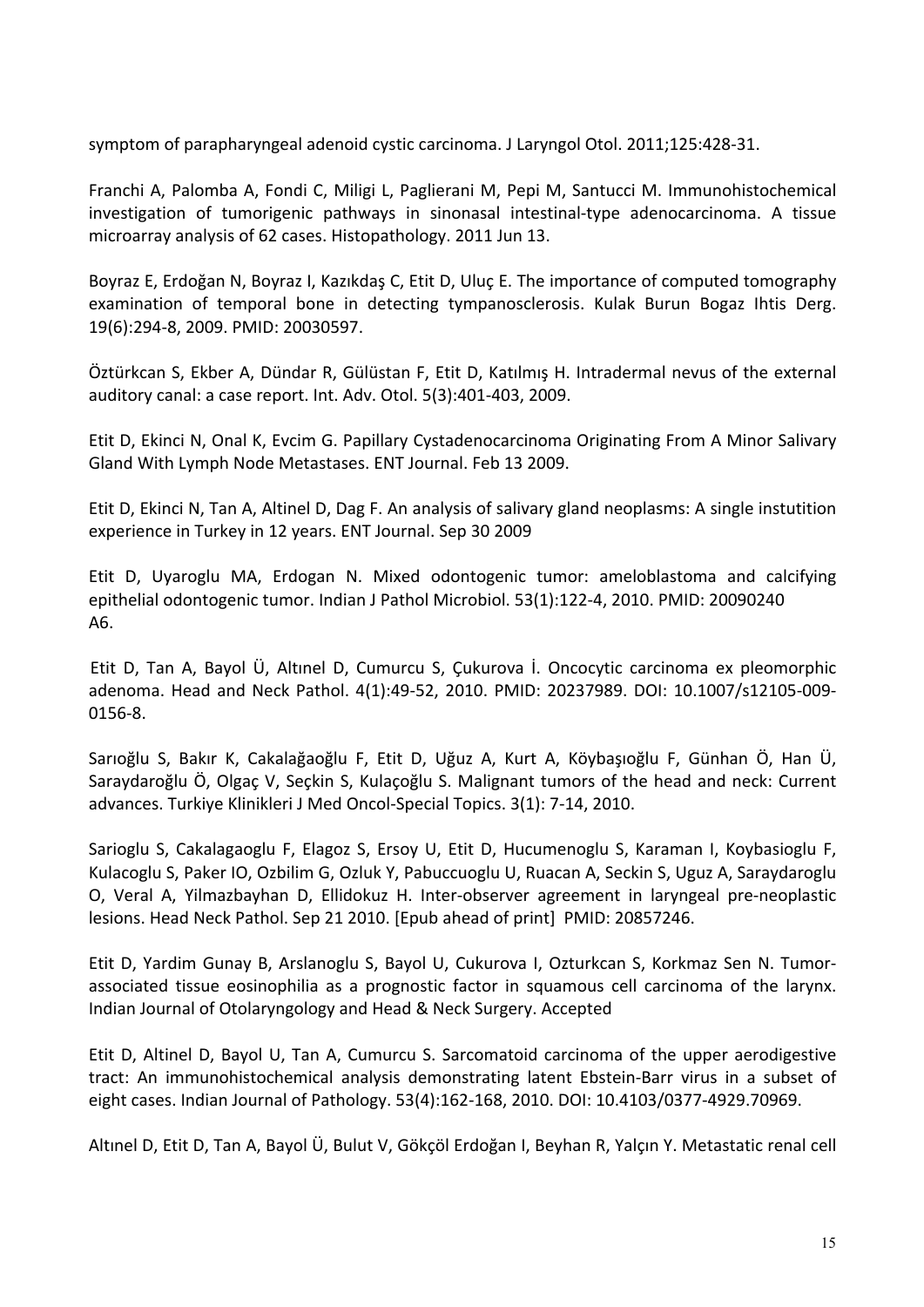carcinoma initially presented as a tongue mass. Dilde kitle ile ortaya çıkan metastatik renal hücreli karsinom. Turkipath 26(3):261-3, 2010.

Etit D, Altinel D, Bayol U, Tan A, Cumurcu S. Sarcomatoid carcinoma of the upper aerodigestive tract: An immunohistochemical analysis demonstrating latent Ebstein-Barr virus in a subset of eight cases. Indian Journal of Pathology. 53(4):162-168, 2010. DOI: 10.4103/0377-4929.70969.

Altınel D, Etit D, Tan A, Bayol Ü, Bulut V, Gökçöl Erdoğan I, Beyhan R, Yalçın Y. Metastatic renal cell carcinoma initially presented as a tongue mass. Dilde kitle ile ortaya çıkan metastatik renal hücreli karsinom. Turkjpath 26(3):261-3, 2010.

Özdemir İ, Öztürkcan S, I Adadan Güvenç, Özkul Y, Başoğlu S, Etit D. Localized Amyloidosis in the Nasopharynx and Neck: Case Report Turkiye Klinikleri J Med Sci 30(1):421-4, 2010.

Etit D, Bayol U, Cumurcu S, Erdogan I, Tan A. Cytology of a giant adult type rhabdomyoma of the tongue. Diagn Cytopathol. Vol 00, No 00, Oct 14 2010. [Epub ahead of print] PMID:20949459. DOI 10.1002/dc.

Maurice YM, Sheard JDH, Helliwell TR. Tyrosine rich crystalloids in yocal cord mucosa. J Clin Pathol 2009; 62: 95. 

Smith J, Rattay T, McConkey C, Helliwell T, Mehanna H. Biomarkers in dysplasia of the oral cavity. A systematic review. Oral Oncology 2009: 45: 647-653.

Helliwell T. Invited commentary: The way forward for rapid FNAC services in the UK. Cytopathology 2009; 20: 79-80.

Natt RS, Helliwell T, McCormick M. Tracheopathia chondro-osteoplastica--an unusual cause of stridor. Journal of Laryngology 2009: 123: 1039-1041.

Taylor AM, Wilson PMJ, Ingrams DR, Helliwell TR, Gallagher JA, Ranganath LR. Calculi and intracellular ochronosis in the submandibular tissues from a patient with alkaptonuria. J Clin Pathol 2010: 63: 186-188.

Mehanna H, Paleri V, Robson A, Wight R, Helliwell T. Joint consensus statement by otorhinolaryngologists and pathologists on the diagnosis and management of laryngeal dysplasia. Clinical Otolaryngology 2010, 35, 170-176.

Helliwell TR. Inflammatory diseases of the nasal cavities and paranasal sinuses. Diagnostic Histopathology 2010; 6, 255-264.

Vlatkovic N, El-Fert A, Devling T, Sinha AR, Gore DM, Rubbi CP, Dodson A, Jones AS, Helliwell TR, Jones TM, Boyd MT. Loss of MTBP expression is associated with reduced survival in a biomarkerdefined subset of patients with squamous cell carcinoma of the head and neck. Cancer 2011. Published on line 10 Jan 2011.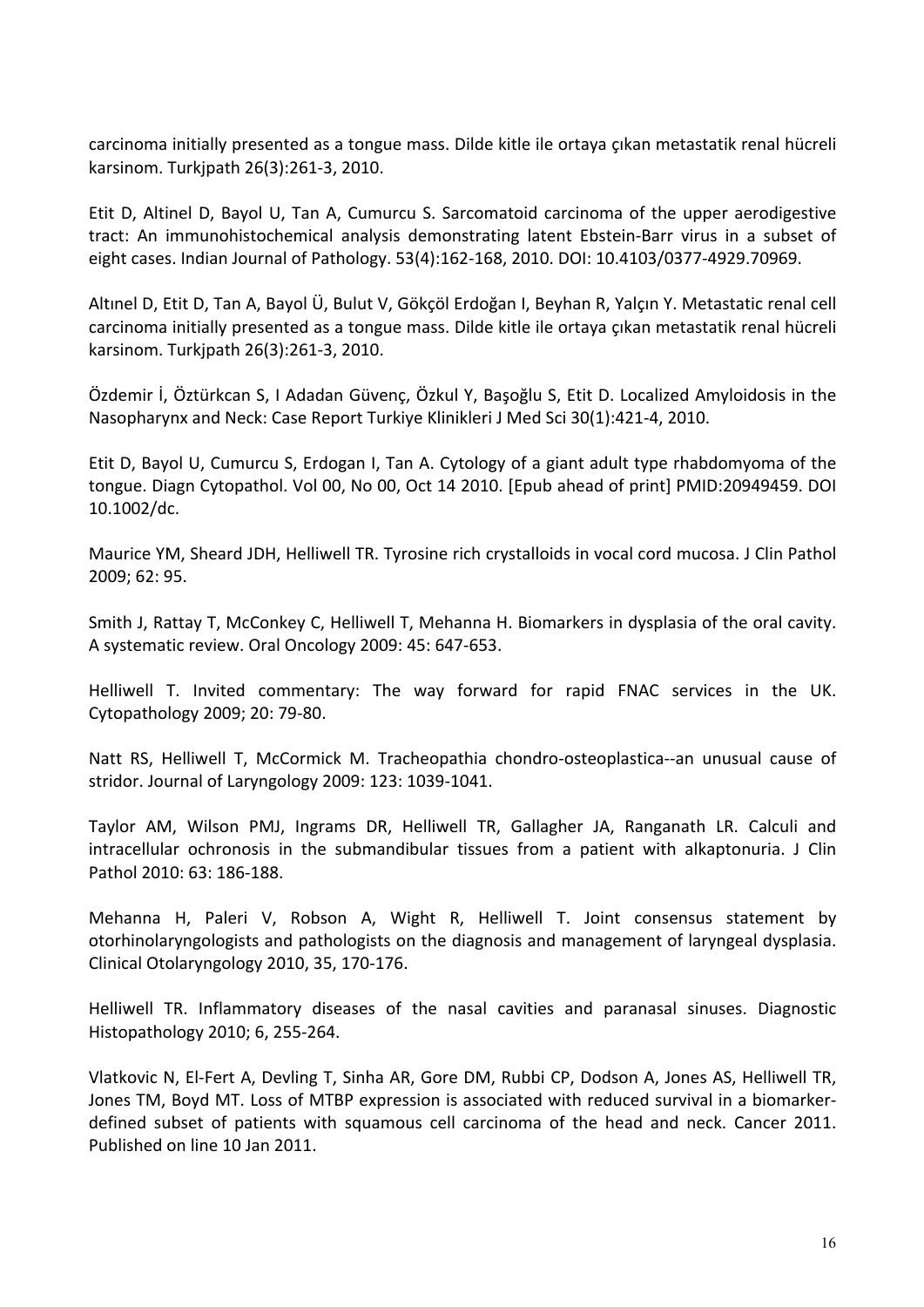J.Pijpe, JM. Meijer, H. Bootsma, JE van der Wal, FKL Spijkervet, CGM Kallenberg, A. Vissink, S. Ihrler. Clinical and histologic evidence of salivary gland restoration supports the efficacy of rituximab tratment in Sjögren`s syndrome. Arthritis & Rheum., 60(2009)3251-3256

C. Weiler, S. Reu, P. Zengel, T. Kirchner, S. Ihrler. Obligate basal cell component in salivary oncocytoma facilitates distinction from acinic cell carcinoma. Path Res Pract, 205(2009) 838-842

S. Ihrler, S. Schwarz, P. Zengel, O. Guntinas-Lichius, T. Kirchner, C. Weiler. Das pleomorphe Adenom: Pitfalls in der Diagnostik und klinisch-pathologische Progressionsformen. Pathologe, 6(2009)446-456

S. Ihrler, P. Adam, O. Guntinas-Lichius, JD. Harrison, C. Weiler. Mustererkennung zur Differentialdiagnose lymphoepithelialer Läsionen der Speicheldrüsen. Pathologe 6(2009)432-441

M. Niederhagen, P. Zengel, S. Ihrler Sekundäre hochmaligne Transformation eines niedrigmalignen epithelial-myoepithelialen Karzinoms. Pathologe, 6(2009)461-464

MJ. Flaig, S. Ihrler. Sjögren-assoziiertes MALT-Lymphom der Lippenspeicheldrüsen: Seltene Konstellation mit Amyloidbildung und IgM-Paraproteinämie. Pathologe, 6(2009)442-445

O. Guntinas-Lichius, A. Vissink, S. Ihrler. Autoimmunsialadenitis HNO, 58(2010)200-210

S. Ihrler, C. Rath, P. Zengel, T. Kirchner, JD. Harrison, C. Weiler. Pathogenesis of sialadenosis: role of myoepithelial cells. OOOOE 110(2010)218-223

S. Otto, K. Schuler, S. Ihrler, M. Ehrenfeld, G. Mast Osteonecrosis or metastases of the jaw or both? Case report and review of the literature. J Oral Maxillofac Surg, 68(2010)1185-1188

C. Weiler, P. Zengel, J. van der Waal, O. Guntinas-Lichius, S. Schwarz, JD Harrison, T. Kirchner, S. Ihrler. Carcinoma ex pleomorphic adenoma with special reference to the prognostic significance of histological progression: a clinicopathological investigation of 41 cases. Histopathology, 2011, in press

Skalova A, Sima R, Vanecek T, Muller S, Korabecna M, Nemcova J, Elmberger G, Leivo I, Passador-Santos F, Walter J, Rousarova M, Jedlickova K, Curik R, Geierova M, Michal M. Acinic Cell Carcinoma with High-grade Transformation. Am J Surg Pathol 2009: 33: 1137-1145.

Mačák J, Skálová A. Angiosarcoma of the parotid gland. Čes.-slov. Patol 2009:45:69-71. –in Czech

Kinkor K, Kracík M, Skálová A. Primární (vřetenobuněčný) rhabdomyosarkom podčelistní slinné žlázy. Otorinolaryng. a Foniat. (Prague) 2009:58:106-109. – in Czech

Skalova A, Síma R, Vanecek T, Elmberger G, Muller S, Leivo I, Passador-Santos F, Geierova M, Michal M. Acinic cell carcinoma with high grade transformation: a report of 13 cases with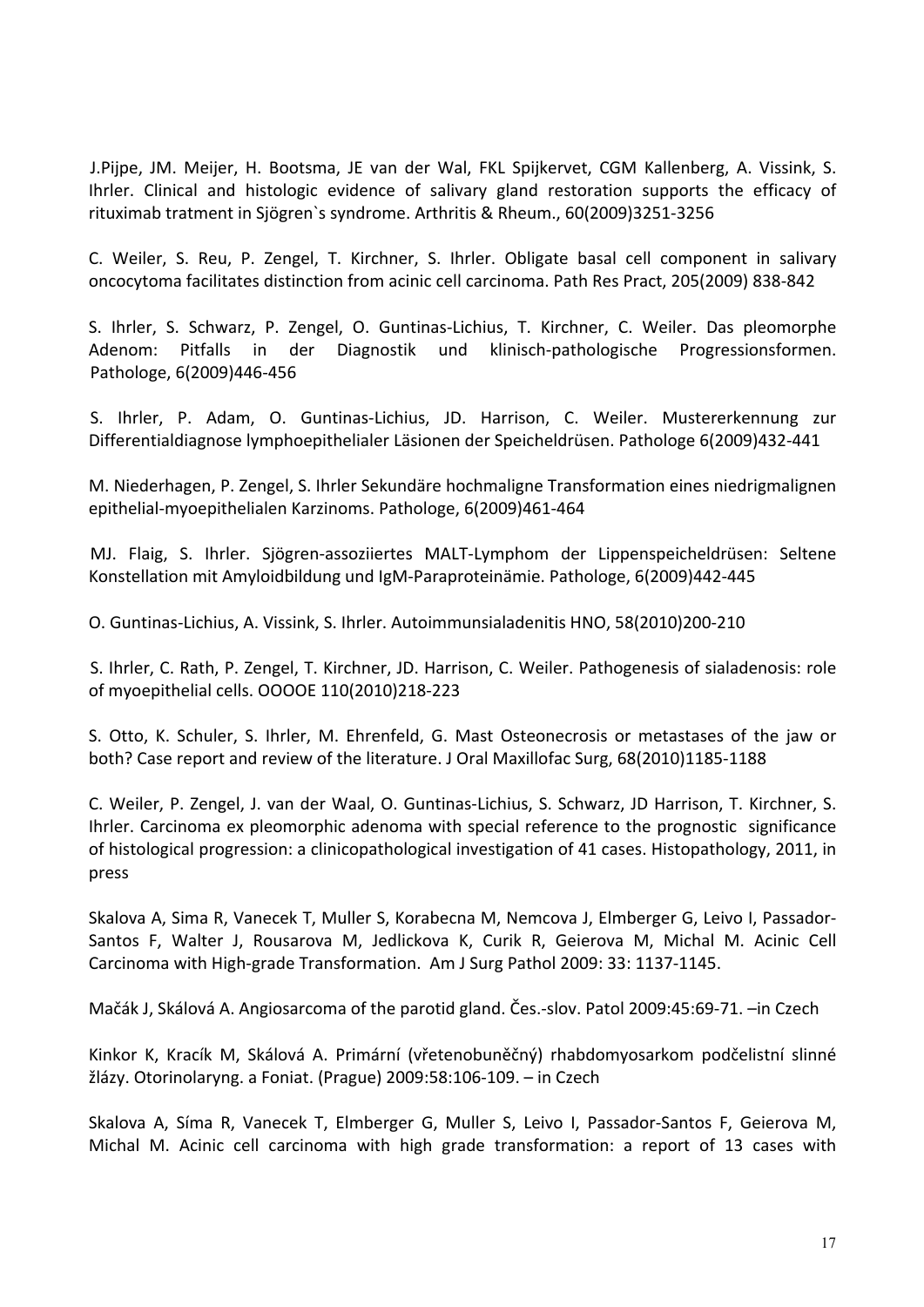immunohistochemical study and analysis of TP53 and HER-2/neu genes. Virchows Arch 2009:455: Suppl 1:S25-26. (Abstract)

Passador-Santos F, Scheinin I, Jee Jaa K, Hagstrom J, Makitie A, Knuutila S, Stenman G, Skalova A, Elmberger G, Leivo I. Losses of chromosomal material are common feature in acinic cell carcinomas of salivary glands. Virchows Arch 2009:455: Suppl 1:S324-325. (Abstract)

Kazakov DV, Benková K, Michal M, Vanecek T, Kacerovská D, Skalova A. Skin type spiradenoma of the parotid gland with malignant transformation Report of a case with analysis of the CYLD gene. Hum Pathol 2009:40:1499-1503.

Skalova A, Vanecek T, Sima R, Laco J, Weinreb I, Perez-Ordonez B, Starek I, Geierova M, Simpson RHW, Passador-Santos F, Ryska A, Leivo I, Kinkor Z, Michal M. Mammary analogue secretory carcinoma of salivary glands, containing the ETV6-NTRK3 fusion gene: a hitherto undescribed salivary gland tumor entity. Am J Surg Pathol 2010: 34: 599-608.

Weinreb I, Simpson RH, Skálová A, Perez-Ordonez B, Dardick I, Chetty R, Hunt JL. Ductal adenomas of salivary glands showing features of striated duct differentiation ("striated duct adenoma") a report of six cases. Histopathology 2010: 57: 707-715.

Čoček A, Hronková K, Voldánová J, Šach J, Skálová A, Ambruš M, Vránová J, Hanh A. Cribriform adenocarcinoma of the base of the tongue and low-grade polymorphic adenocarcinoma of the salivary glands. Oncology Letters 2011:2:135-8.

Di Palma S, Simpson RHW, Skalova A, Ungari M, Sandison A, Whitaker S, Parry S, Marchio C, Reis-Filho JS: Salivary duct carcinoma can be classified into luminal/molecular apocrine, HER2 and basal-like phenotypes. Histopathology 2011- in press

Skalova A, Sima R, Kaspirkova-Nemcova J, Simpson RHW, Elmeberger G, Leivo I, Di Palma S, Jirasek T, Gnepp DR, Weinreb I, Perez-Ordonez B, Mukensnabl P, Rychlý B, Hrabal P, Michal M. Cribriform adenocarcinoma of minor salivary gland origin principally affecting the tongue: characterization of new entity. Am J Surg Pathology 2011: 35: 1168-1176.

Seethala R, Thomson LDR, Gnepp DR, Barnes L, Skalova A, Montone K, Shubhada K, Lewis JS, Solomon LW, Simpson RHW, Khan A, Prasad ML. Lymphadenoma of the salivary gland: clinicopathological and immunohistochemical analysis of 33 tumors. Modern Pathology-2011- in press

Ito S, Ishida E, Skalova A, Matsuura K, Kumamoto H, Sato I. Short communication: a case of mammary analogue secretory carcinoma of parotid gland. Pathol International 2011- in press.

Hadravský L, Skalova A, Kacerovská D, Kazakov DV, Chudáček Z, Michal M. Angiomatoid polyps of nasal and paranasal regions: an underrecognized and commonly misdiagnosed lesion. Report o 45 cases. Am J Surg Pathol 2011- in press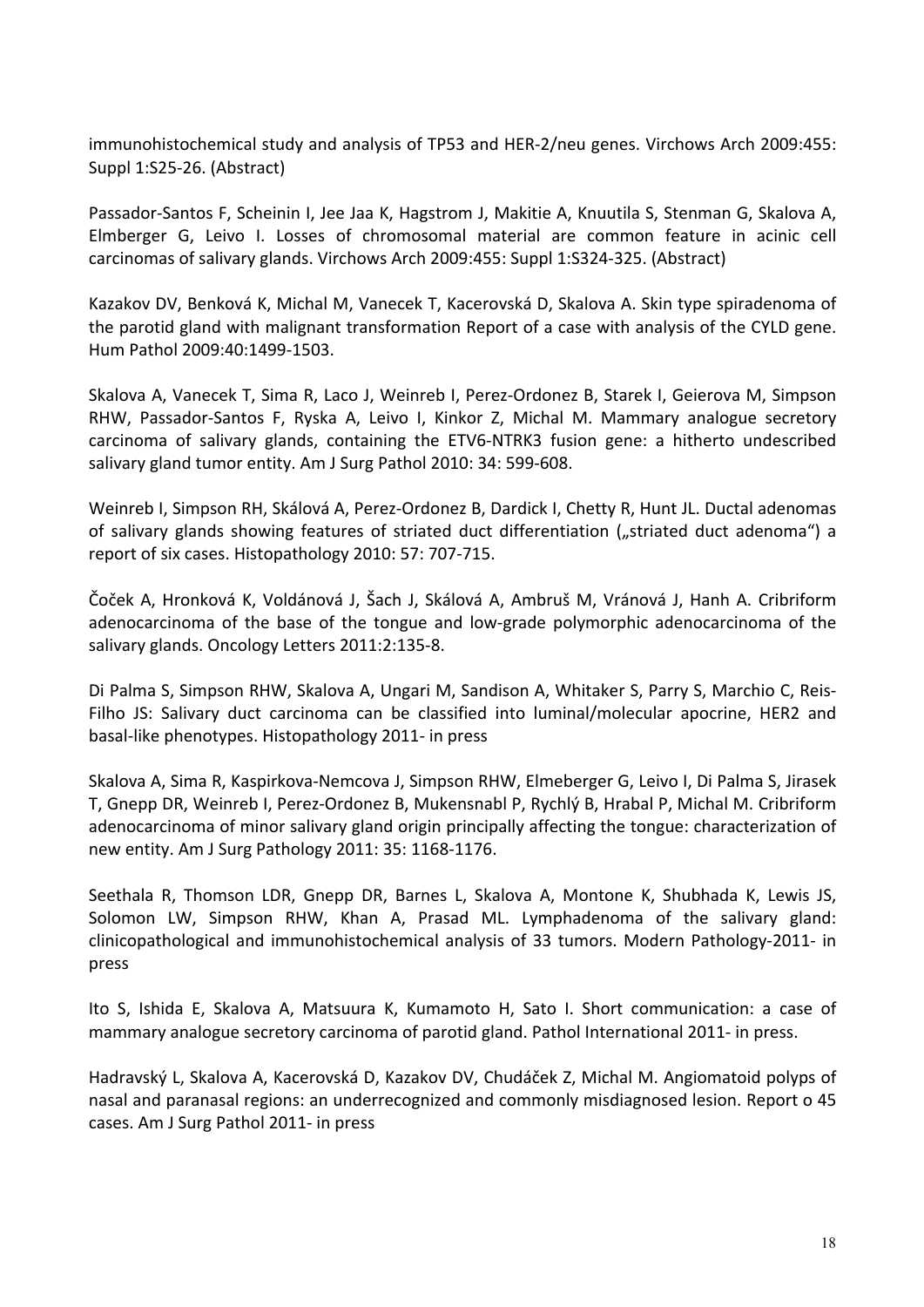Junker N, Andersen MH, Wenandy L, Dombernowsky SL, Kiss K, Sørensen CH, Therkildsen MH, Von Buchwald C, Andersen E, Straten PT, Svane IM.Bimodal ex vivo expansion of T cells from patients with head and neck squamous cell carcinoma: a prerequisite for adoptive cell transfer. Cytotherapy. 2011 Mar 24. [Epub ahead of print]

Lajer CB, Nielsen FC, Friis-Hansen L, Norrild B, Borup R, Garnæs E, Rossing M, Specht L, Therkildsen MH, Nauntofte B, Dabelsteen S, von Buchwald C.Different miRNA signatures of oral and pharyngeal squamous cell carcinomas: a prospective translational study. Br J Cancer. 2011 Mar 1;104(5):830-40. Epub 2011 Feb 15

Christensen A, Bilde A, Therkildsen MH, Mortensen J, Charabi B, Kirkegaard J, Specht L, von Buchwald C. The prevalence of occult metastases in nonsentinel lymph nodes after step-serial sectioning and immunohistochemistry in cN0 oral squamous cell carcinoma. Laryngoscope. 2011 Feb;121(2):294-8. doi: 10.1002/lary.21375. Epub 2011 Jan 13.

Lajer CB, Nielsen FC, Friis-Hansen L, Norrild B, Borup R, Garnæs E, Rossing M, Specht L, Therkildsen MH, Nauntofte B, Dabelsteen S, von Buchwald C. Different miRNA signatures of oral and pharyngeal squamous cell carcinomas: a prospective translational study. Br J Cancer. 2011 Mar 1;104(5):830-40. Epub 2011 Feb 15

Lassen P, Eriksen JG, Krogdahl A, Therkildsen MH, Ulhøi BP, Overgaard M, Specht L, Andersen E, Johansen J, Andersen LJ, Grau C, Overgaard J; On behalf of the Danish Head and Neck Cancer Group (DAHANCA).The influence of HPV-associated p16-expression on accelerated fractionated radiotherapy in head and neck cancer: Evaluation of the randomised DAHANCA 6&7 trial. Radiother Oncol. 2011 Mar 21. [Epub ahead of print]

Jensen RG, Friborg J, Rosborg J, Specht L, Brofeldt S, Hamilton Therkildsen M, Homøe Survival of head and neck cancer in Greenland. Int J Circumpolar Health. 2010 Sep;69(4):373-82.

Bilde A, von Buchwald C, Dabelsteen E, Therkildsen MH, Dabelsteen S. Molecular markers in the surgical margin of oral carcinomas. J Oral Pathol Med. 2009 Jan;38(1):72-8.

Lamovec J, Volavšek M. Sclerosing rhabdomyosarcoma of the parotid gland in adult. Ann Diagn Pathol 2009; 13: 334-8.

Vékony H, Röser K, Löning T, Ylstra B, van Wieringen W, van de Wiel M, Kok K, Leemans CR, van der Waal I, Bloemena E. Copy number gain at  $8q12.1-q22.1$  is associated with a malignant tumor phenotype in salivary gland myoepitheliomas. Genes, Chromosomes and Cancer, 2009;48:202-212.

Vékony H, Leemans CR, Ylstra B, Meijer GA,, van der Waal I, Bloemena E. Salivary gland carcinosarcoma: Oligonucleotide array CGH reveals similar genomic profiles in epithelial and mesenchymal components. Oral Oncol. 2009;45:259-265.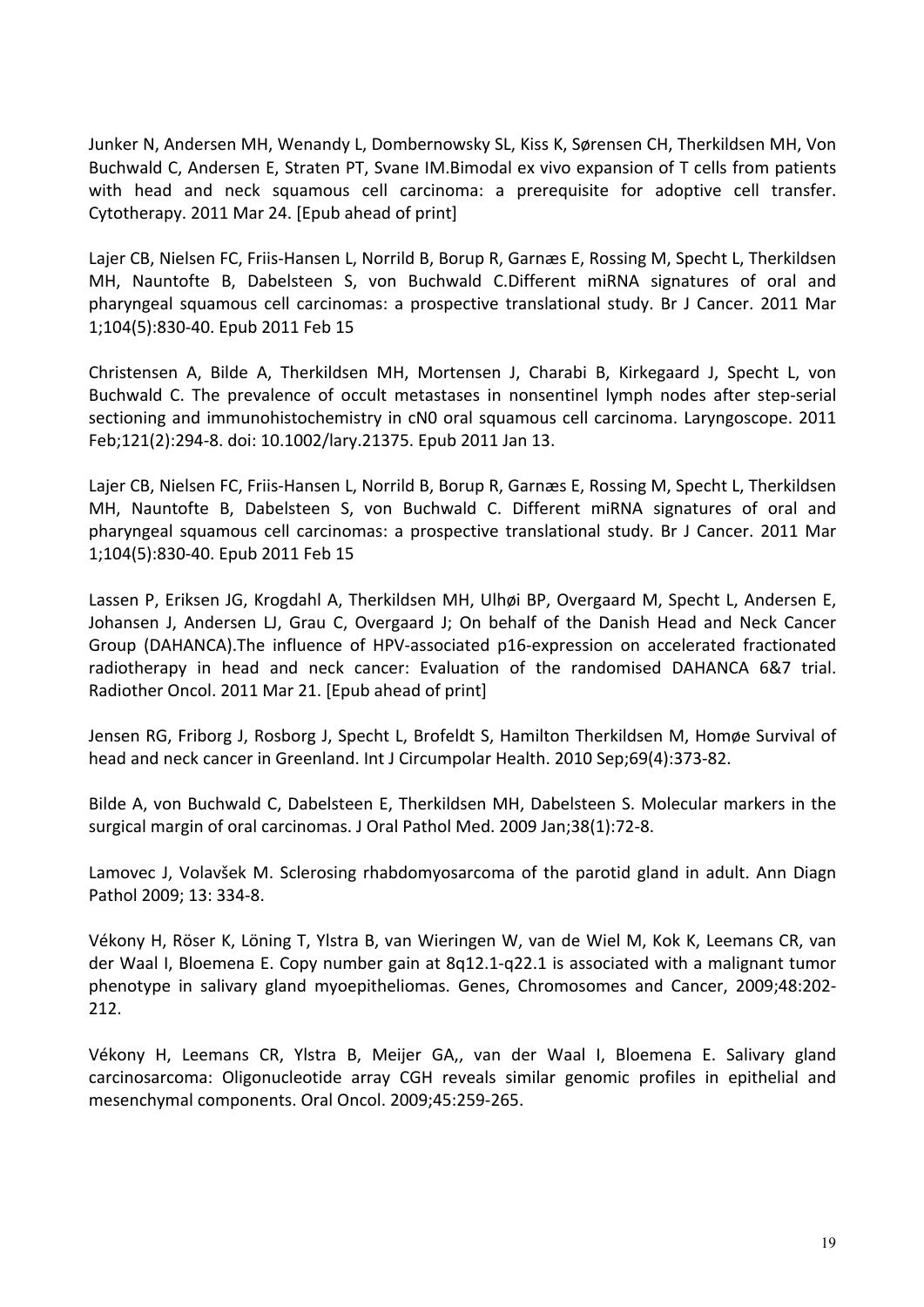Schaaij-Visser TB, Graveland AP, Gauci S, Braakhuis BJ, Buijze M, Heck AJ, Kuik DJ, Bloemena E, Leemans CR, Slijper M, Brakenhoff RH. Differential Proteomics Identifies Protein Biomarkers That Predict Local Relapse of Head and Neck Squamous Cell Carcinomas. Clin Cancer Res. 2009 15: 7666-75

Bremmer JF, Graveland AP, Brink A, Braakhuis BJ, Kuik DJ, Leemans CR, Bloemena E, van der Waal I. Brakenhoff RH. Screening for oral precancer with noninvasive genetic cytology. Cancer Prev Res (Phila Pa). 2009;2:128-133

Graveland AP, de Maaker M, Braakhuis BJ, de Bree R, Eerenstein SE, Bloemena E, Leemans CR, Brakenhoff RH. Molecular detection of minimal residual cancer in surgical margins of head and neck cancer patients. Cell Oncol. 2009;31:317-328

Costa AF, Altemani A, Vékony H, Bloemena E, Fresno F, Suárez C, Llorente JL, Hermsen M. Genetic profile of adenoid cystic carcinomas (ACC) with high-grade transformation versus solid type. Anal Cell Pathol (Amst). 2010; 33: 217-28.

Graveland AP, Golusinski PJ, Buijze M, Douma R, Sons N, Kuik DJ, Bloemena E, Leemans CR, Brakenhoff RH, Braakhuis BJ. Loss of heterozygosity at 9p and p53 immunopositivity in surgical margins predict local relapse in head and neck squamous cell carcinoma. Int J Cancer. 2010; 128:1852-1859.

Flach GB, de Bree R, van Schie A, Hoekstra OS, Bloemena E, Castelijns JA, van der Waal I, Leemans CR. Sentinel node procedure in oral carcinoma. First experience with this method. Ned Tijdschr Geneeskd. 2010; 154: A1254 in Dutch.

Braakhuis BJ, Bloemena E, Leemans CR, Brakenhoff RH. Molecular analysis of surgical margins in head and neck cancer: more than a marginal issue. Oral Oncol. 2010;46: 485-491.

Lindenbergh-van der Plas M, Brakenhoff RH, Kuik D, Buijze M, Bloemena E, Snijders P, Leemans CR, Braakhuis BJ. Prognostic significance of truncating TP53 mutations in head and neck squamous cell carcinoma. Clin Cancer Res. 2011;17:3733-41

Karagozoglu KH, Castelijns J, Bloemena E, de Bree R, van der Waal L. [An enlarged lymph node in the neck; what to do?]. Ned Tijdschr Tandheelkd. 2011;118(5):267-71 [Dutch]

Makeieff M, Pelliccia P, Poizat F, Arnaud S, Rat F, Cupissol D, Guerrier B, Costes V. Laryngeal dedifferentiated liposarcoma.Eur Arch Otorhinolaryngol. 2010 Jun;267(6):991-4

Burcia V, Costes V, Faillie JL, Gardiner Q, de Verbizier D, Cartier C, Jouzdani E, Crampette L, Guerrier B, Garrel R. Neck restaging with sentinel node biopsy in T1-T2N0 oral and oropharyngeal cancer: Why and how? Otolaryngol Head Neck Surg. 2010 Apr;142(4):592-7.

Solassol J, Burcia V, Costes V, Lacombe J, Mange A, Barbotte E, de Verbizier D, Cartier C, Makeieff M, Crampette L, Boulle N, Maudelonde T, Guerrier B, Garrel R. Pemphigus vulgaris antigen mRNA